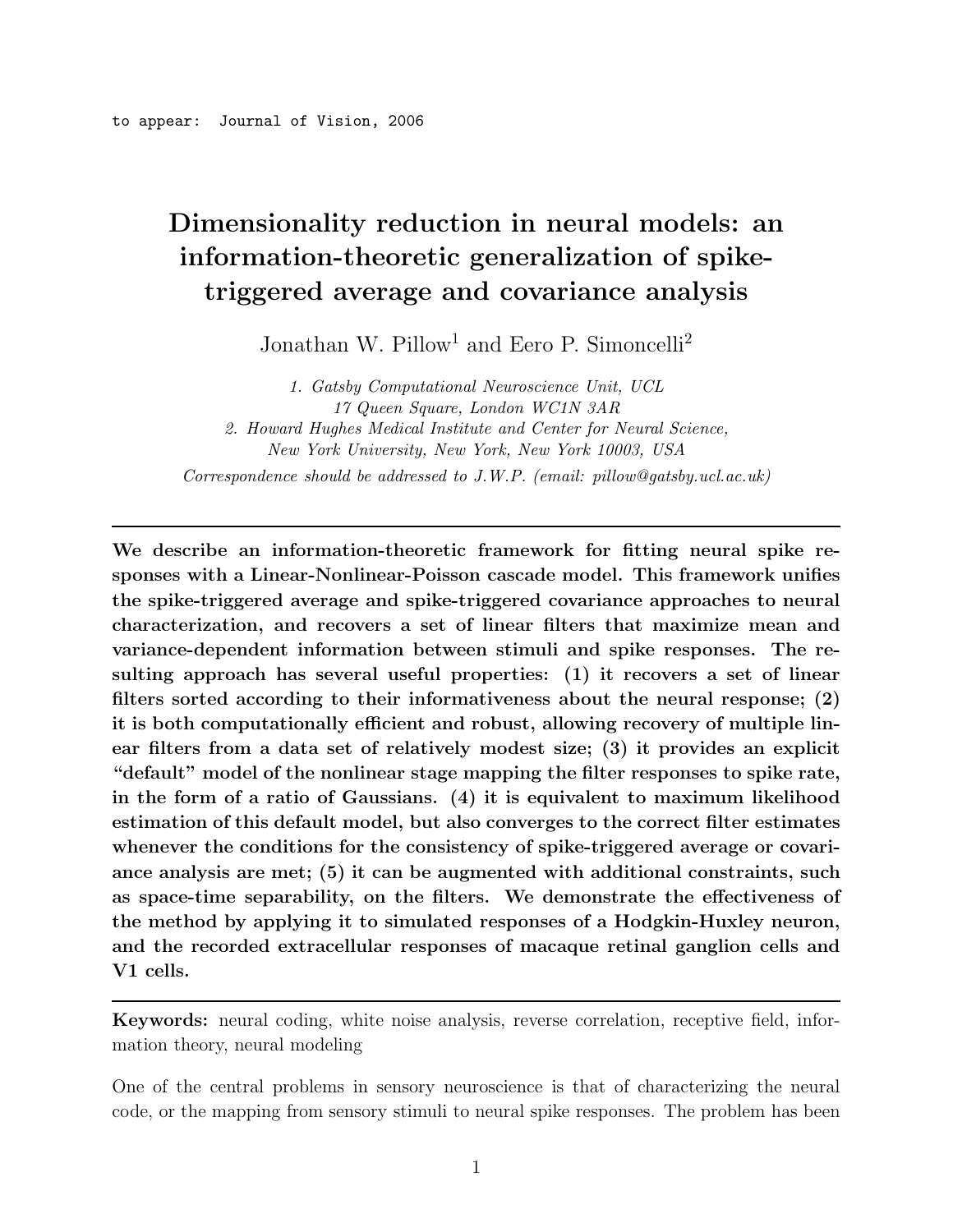investigated in a large number of sensory areas, using a variety of specialized stimuli and experimental preparations, but a general solution is intractable due to the high dimensionality of both the stimulus and response spaces (Rieke, Warland, de Ruyter van Steveninck, & Bialek, 1997; Dayan & Abbott, 2001).

Recent work has explored "dimensionality reduction" methods to simplify the problem of modeling the neural response (de Ruyter van Steveninck & Bialek, 1988; Bialek, Rieke, de Ruyter van Steveninck, & Warland, 1991; Ringach, Sapiro, & Shapley, 1997; Brenner, Bialek, & de Ruyter van Steveninck, 2000; Schwartz, Chichilnisky, & Simoncelli, 2002; Touryan, Lau, & Dan, 2002; Aguera y Arcas & Fairhall, 2003; Paninski, 2003; T. Sharpee, Rust, & Bialek, 2004; Rust, Schwartz, Movshon, & Simoncelli, 2005; T. O. Sharpee et al., 2006). The concept is intuitive and sensible: although the space of all stimuli is enormous (e.g. the space of all images), most attributes of these stimuli do not have any effect on a given neuron's response. If we can identify a low-dimensional space in which a neuron computes its response—a "feature space", then the neural code can be characterized by describing responses only within that space. Note that "classical" experiments can also be be viewed within this framework: characterization with dots, bars, or grating stimuli implicitly assumes that a neuron's behavior is determined by its response to set of canonical features.

Two basic approaches have been developed to estimate a neural feature space. The first compares the mean and covariance of the spike-triggered stimulus ensemble (i.e., the set of stimuli that elicited a spike from the neuron) with those of the full stimulus ensemble (de Ruyter van Steveninck & Bialek, 1988; Bialek et al., 1991). Significant changes in either the spike-triggered average (STA) or spike-triggered covariance (STC) can be used to determine the subspace in which the neuron computes its response. These methods are relatively efficient to compute and have been demonstrated on the H1 neuron of the fly (de Ruyter van Steveninck & Bialek, 1988; Bialek et al., 1991; Brenner et al., 2000; Bialek & de Ruyter van Steveninck, 2005), macaque retinal ganglion cells (Schwartz et al., 2002) and V1 cells in both cat (Touryan et al., 2002) and monkey (Rust et al., 2005). These methods are appealing because of their simplicity, but they do not consider information from joint changes in mean and variance, and they provide no absolute measure of importance of the filters recovered. And although filters can be recovered for subspaces of arbitrary dimensionality, the estimation of the nonlinear mapping from filter responses to firing rate becomes intractable for subspaces of more than a few dimensions.

A second approach to dimensionality reduction is to seek "maximally informative dimensions", along which the mutual information between stimulus and response is maximized (Paninski, 2003; T. Sharpee et al., 2004). This approach makes no explicit use of the STA or STC, and has the advantage that it is sensitive (in principle) to statistical changes of any order. Unlike STA and STC analysis, it also can provide consistent estimates with nonspherical and non-Gaussian (e.g., naturalistic) stimuli. Unfortunately, accurate estimation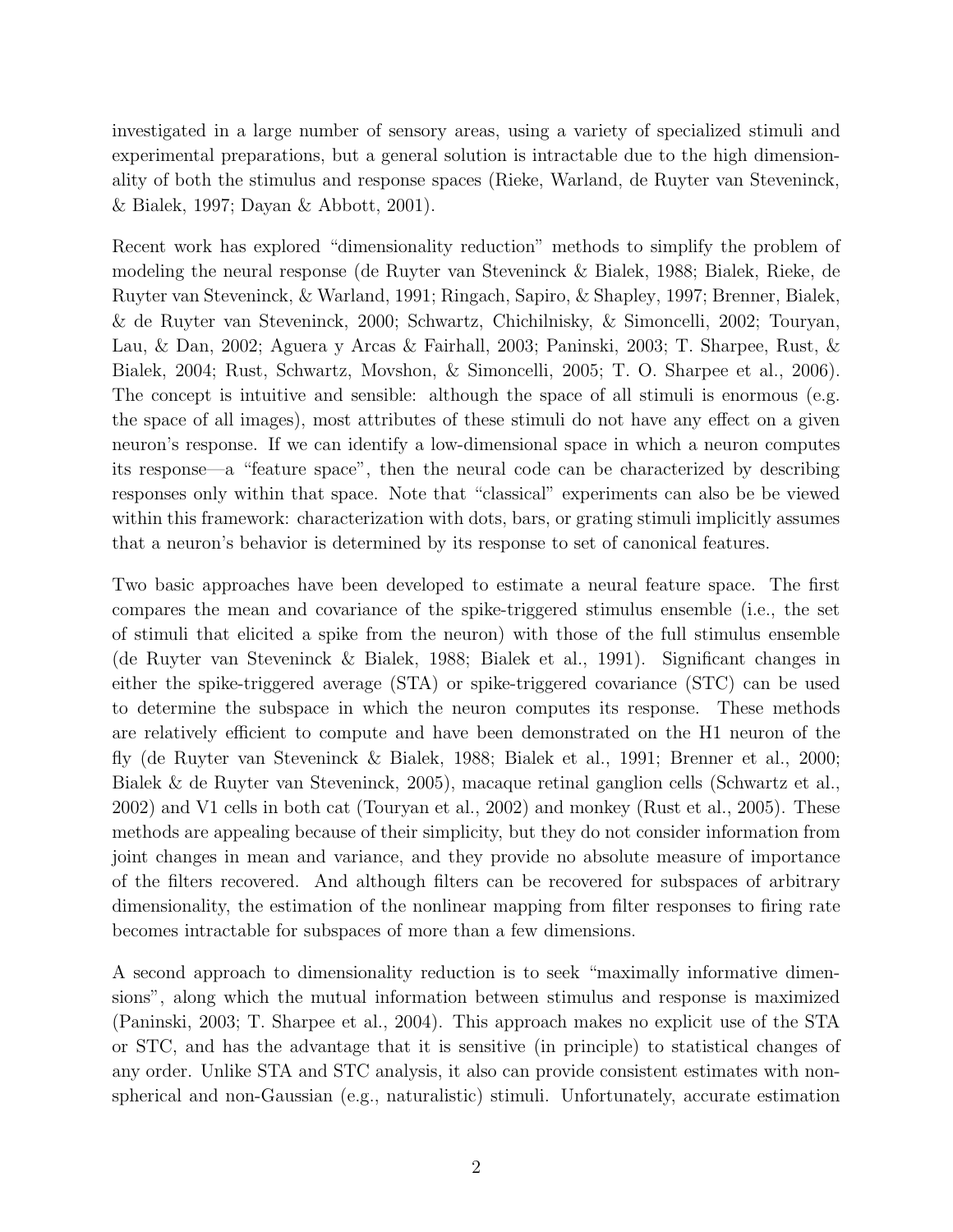of mutual information requires a large amount of data, and the mutual information function is rife with local maxima, making reliable automated optimization difficult to perform. As a result, these techniques are often impractical in high dimensions, and published examples have been restricted to the recovery of one or two-dimensional feature spaces (Paninski, 2003; T. Sharpee et al., 2004; T. O. Sharpee et al., 2006).

In this paper, we describe a new method for dimensionality reduction that occupies a middle ground between the moment-based and information-theoretic approaches. Specifically, we maximize information based only on the first and second moments of the spike-triggered stimulus ensemble. This approach provides a unifying information-theoretic framework for STA/STC analysis but remains computationally tractable, even in feature spaces of relatively high dimensionality. The method is sensitive to interactions between the STA and STC components, and provides an implicit or "default" model of the nonlinear function mapping the feature space to the neural response. We demonstrate the method on simulated data from a Hodgkin-Huxley model neuron, as well as physiological data from a macaque V1 neuron and a macaque retinal ganglion cell. Finally, we show an application of the framework for estimating a model with space-time separable components, which cannot be easily achieved with other estimators.

## **Spike-triggered Analysis**

Figure 1 shows the elements of a typical white noise experiment and illustrates how dimensionality reduction can be understood as a tool for fitting a neural encoding model. Figure 1A depicts a discrete Gaussian white noise stimulus (flickering bars), and 1B shows a two-dimensional representation of this stimulus (space vs. time), along with the simulated neural response. The first step of the analysis involves identifying the "spike-triggered stimulus ensemble", the collection of stimuli associated with spikes. We assume that each spike is causally associated a "chunk" of the space-time stimulus, and that spikes are generated according to a Poisson process in which the instantaneous spike rate is governed entirely by the preceding stimulus chunk, independent of the times of previous spikes.

In general, methods for dimensionality reduction of neural models proceed by looking for a linear subspace that best captures the statistical differences between the spike-triggered ensemble and the "raw" stimulus ensemble, i.e. the collection of *all* stimulus vectors (de Ruyter van Steveninck & Bialek, 1988; Bialek et al., 1991; Simoncelli, Paninski, Pillow, & Schwartz, 2004; Bialek & de Ruyter van Steveninck, 2005). Fig. 1C shows an example where we have reduced the stimulus to a one-dimensional subspace by linear projection (i.e. by filtering the stimulus with a single linear filter). Within this subspace, the mean of the STE is significantly higher and its variance is significantly lower that of the raw stimulus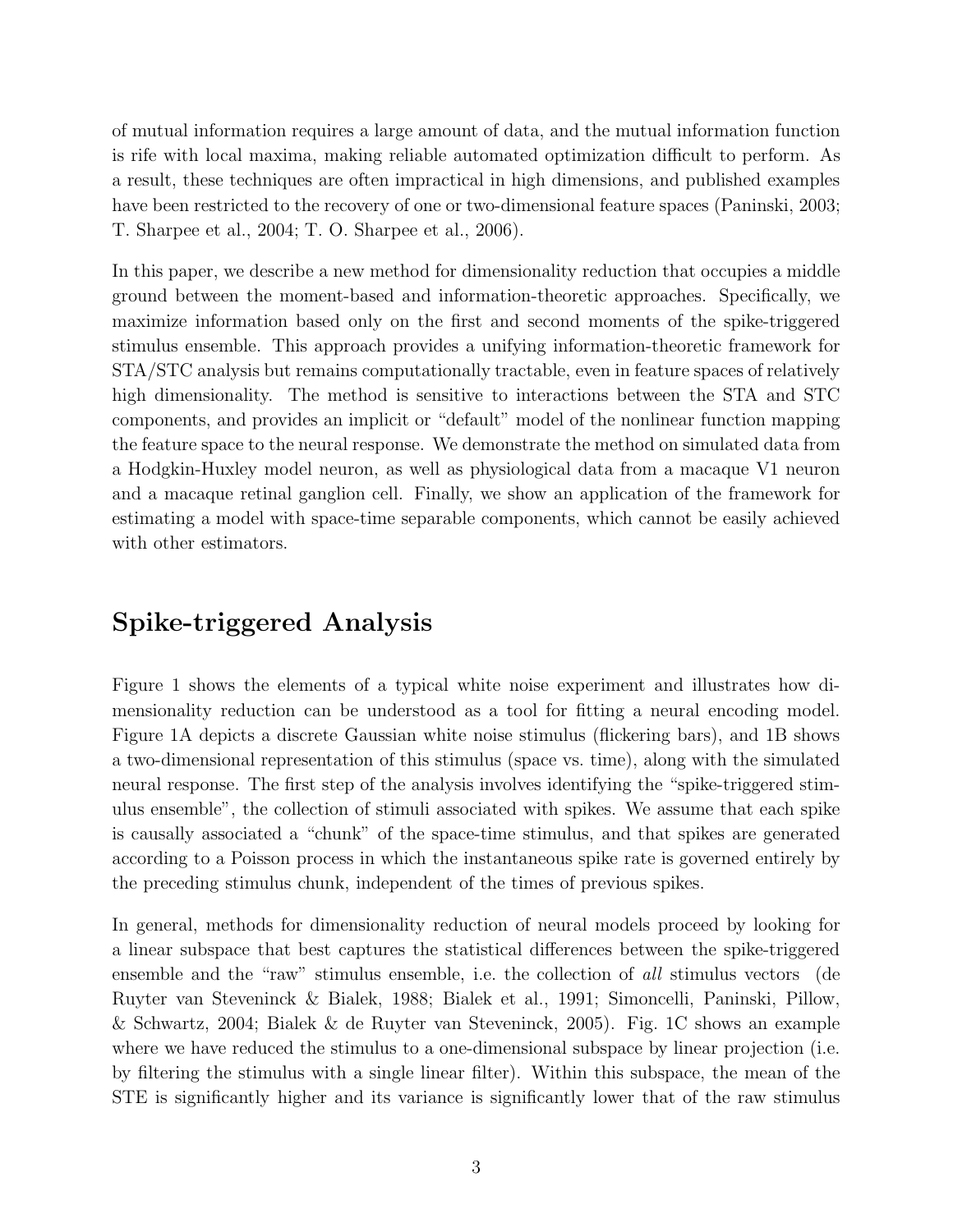

**Figure 1:** Illustration of spike-triggered stimulus ensemble and dimensionality reduction for a one-dimensional neural model. **(A)** Depiction of a discretized white-noise stimulus (e.g., flickering bars whose intensities are drawn from a Gaussian distribution on each temporal frame). **(B)** Samples from the spike-triggered stimulus ensemble (red boxes), vectors consisting of a space-time stimulus "chunk" preceding each spike. Here, the chunks have a duration of 6 frames and a spatial extent of 8 bars. Each element of the spike-triggered stimulus ensemble is therefore a 48-dimensional vector. **(C)** By projecting the raw stimulus and the spike-triggered stimulus onto a single axis in the stimulus space, we can empirically measure the probability distributions of the raw (black) and spike-triggered (red) stimuli. **(D)** The one-dimensional response model is specified by the probability of spiking conditioned on the stimulus projection along this axis, which (according to Bayes rule) is just the ratio of the spike-triggered and raw distributions.

ensemble. These differences indicate that position along this axis in stimulus space (i.e. the response of this linear filter) carries information about of the probability that the neuron will spike.

The neural response model is denoted  $P(\text{spike}|\mathbf{x})$ : the probability that a neuron will elicit a spike in response to a stimulus **x**. As illustrated in fig. 1C-D, we can compute this probability directly using Bayes' rule:

$$
P(\text{spike}|\mathbf{x}) = \alpha \frac{P(\mathbf{x}|\text{spike})}{P(\mathbf{x})},\tag{1}
$$

where  $\alpha$  is a constant inversely proportional to the probability that a spike occurs,  $P(\text{spike})$ . The encoding model can therefore be computed as the ratio of two probability distributions, and in the simple cases (e.g., Fig. 1) we can estimate directly as a quotient of two histograms.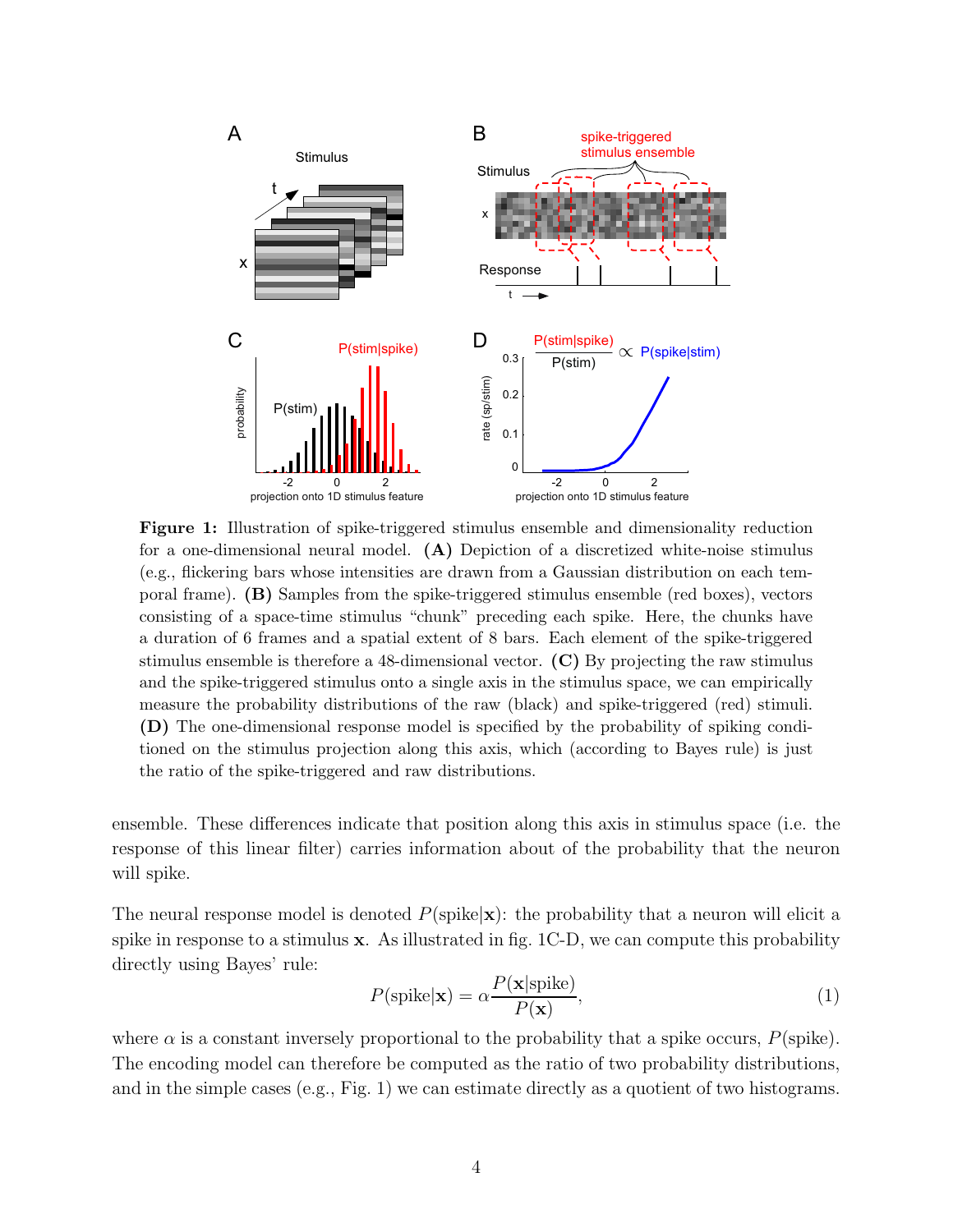Unfortunately, the direct approach fails in high dimensions because of the so-called "curse of dimensionality": as the stimulus dimensionality increases, the amount of data in each histogram bin falls exponentially. In these cases, we proceed by assuming that the neuron is insensitive to a large number of dimensions of the stimulus space, meaning that  $P(\mathbf{x}|\text{spike})$ and  $P(x)$  do not differ except within a relatively low-dimensional subspace. Our first step is thus to find the subspace that best captures these differences. We formalize this as the search for a matrix **B** for which the true conditional probability of spiking is closely approximated by the conditional probability within a lower-dimensional subspace spanned by the columns of **B**:

$$
P(\text{spike}|\mathbf{x}) \approx P(\text{spike}|\mathbf{B}^T \mathbf{x}).\tag{2}
$$

This dimensionality-reduction step can be regarded as the first step in fitting a Linear-Nonlinear-Poisson (LNP) model of the neural response. This model consists of: (1) a bank of linear filters (i.e., the columns of **B**); (2) a nonlinear combination rule, which converts the filter outputs  $(\mathbf{B}^T \mathbf{x})$  to an instantaneous probability of spiking; (3) inhomogeneous Poisson spiking.

#### **Dimensionality reduction with STA and STC**

The first and second moments of the STE can be used to identify a subspace that is informative about the neural response. Specifically, if we assume that  $P(\mathbf{x})$  has zero mean, then the spike-triggered average,

$$
\mu = \frac{1}{n_{sp}} \sum_{\{\mathbf{x}_i | \text{spike}\}} \mathbf{x}_i,\tag{3}
$$

gives the direction in the stimulus space along which the means of  $P(\mathbf{x}|\text{spike})$  and  $P(\mathbf{x})$  differ most. Similarly, the spike-triggered covariance,

$$
\Lambda = \frac{1}{n_{sp}} \sum_{\{x_i \mid \text{spike}\}} (\mathbf{x}_i - \mu) (\mathbf{x}_i - \mu)^T.
$$
 (4)

can be used to find the directions in the stimulus space along which the variance of  $P(\mathbf{x}|\text{spike})$ and  $P(\mathbf{x})$  differ maximally.

Traditional STA/STC analysis can provide a basis **B** for a reduced-dimensional model of the neural response consisting of the STA (if it differs significantly from zero), and the eigenvectors of the STC whose associated eigenvalues differ significantly from the variance of the raw ensemble. We will refer to this latter group as the "significant" eigenvectors of the STC, or simply "STC axes". For spike responses generated by an LNP model, the STA and STC axes converge asymptotically to the correct subspace (i.e. the subspace associated with **B**) if the raw stimulus distribution  $P(\mathbf{x})$  is Gaussian and the instantaneous nonlinearity induces a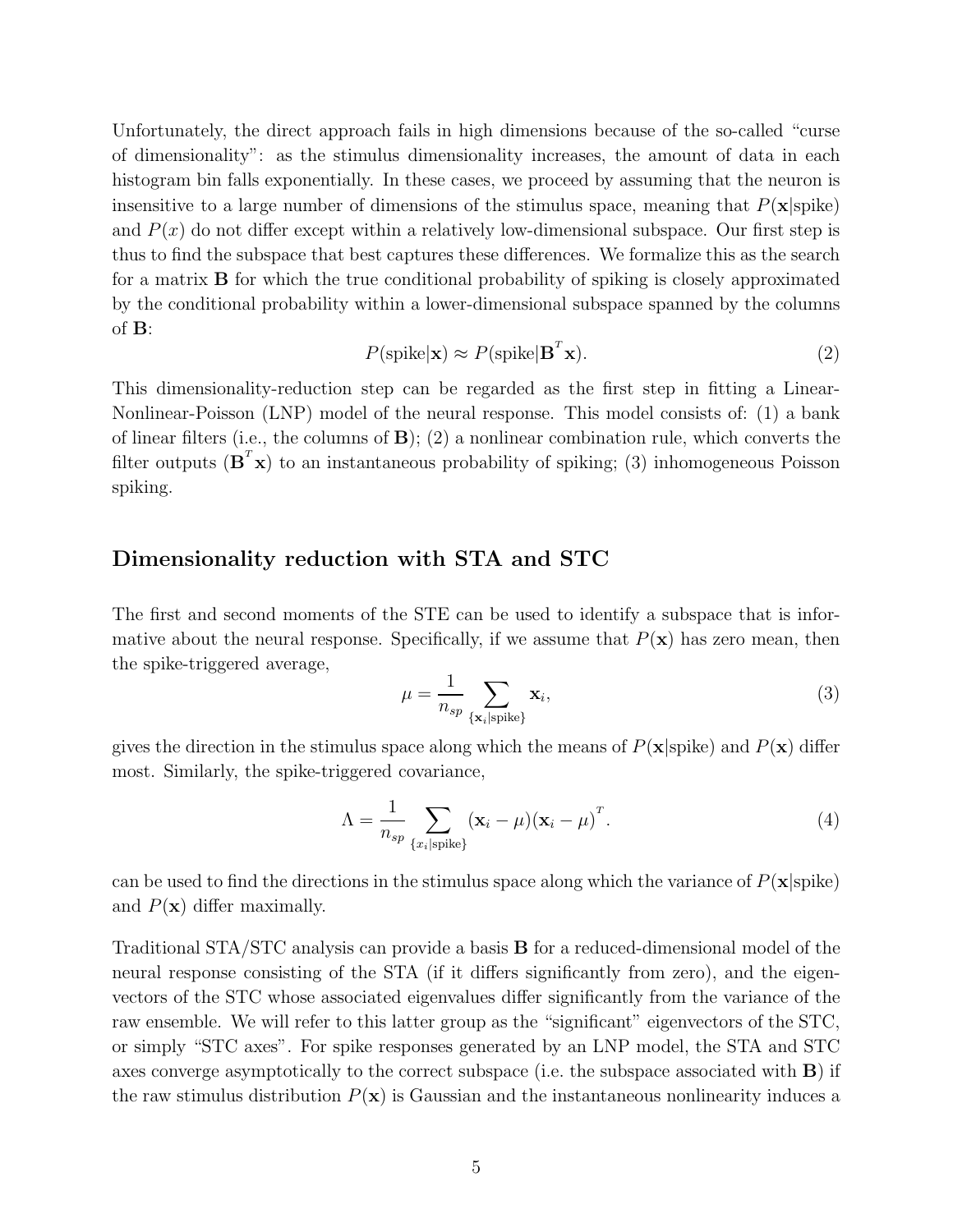change in the mean and/or variance along each dimension of this subspace (Bussgang, 1952; Paninski, 2003; Bialek & de Ruyter van Steveninck, 2005).

Although the STA/STC method is simple and efficient to compute, it has several important drawbacks. Firstly, the STA axis is typically not orthogonal to the STC axes, and may even lie within the span of the STC axes. Although the STC can be orthogonalized with respect to the STA (e.g., (Schwartz et al., 2002; Simoncelli et al., 2004; Rust et al., 2005)), this runs the risk of losing information, as we will show in the following section. Secondly, STA/STC analysis does not easily allow us to quantify information or to know which axes of the subspace are most informative (the STA, the large-variance or small-variance STC axes). Finally, the basic STA/STC methodology does not specify a general means for estimating the nonlinear function taking filter outputs to spike rate. Although we can easily compute the nonlinearity along any single dimension using a ratio of two histograms (as demonstrated in Fig. 1C-D), this approach is impractical for subspaces with more than two dimensions.

#### **Information-Theoretic Approach**

These considerations motivate an information-theoretic framework for dimensionality reduction, based on the information contained only in the mean and covariance of the STE. Specifically, we would like to define a single objective function that incorporates the information each of these moments provides about the neural response. If we are agnostic about higher-order moments, the simplest assumption we can make is that the STE is Gaussian, with mean and covariance given by the STA and STC, respectively; this is the maximumentropy density for given mean and variance (Levine & Tribus, 1978; Cover & Thomas, 1991). A minimal-assumption model of the STE, or  $P(\mathbf{x}|\text{spike})$ , can therefore be written as

$$
Q(\mathbf{x}) = \frac{1}{(2\pi)^{\frac{n}{2}} |\Lambda|^{\frac{1}{2}}} e^{-\frac{1}{2} (\mathbf{x} - \mu)^T \Lambda^{-1} (\mathbf{x} - \mu)},
$$
\n(5)

where  $n$  is the dimensionality of the stimulus space.

A natural choice for measuring statistical differences between the spike-triggered ensemble and the raw ensemble is the Kullback-Leibler (KL) divergence, an information-theoretic measure of the difference between two probability distributions (Cover & Thomas, 1991):

$$
D(Q, P) = \int_{\mathcal{R}^n} Q(\mathbf{x}) \log \frac{Q(\mathbf{x})}{P(\mathbf{x})} d\mathbf{x},\tag{6}
$$

where  $P$  represents the distribution of the raw stimuli.

In the present case, we assume that  $Q$  and  $P$  are both Gaussian;  $P$  is zero-mean and has identity covariance, or can be made so by subtracting the mean and "whitening" the stimulus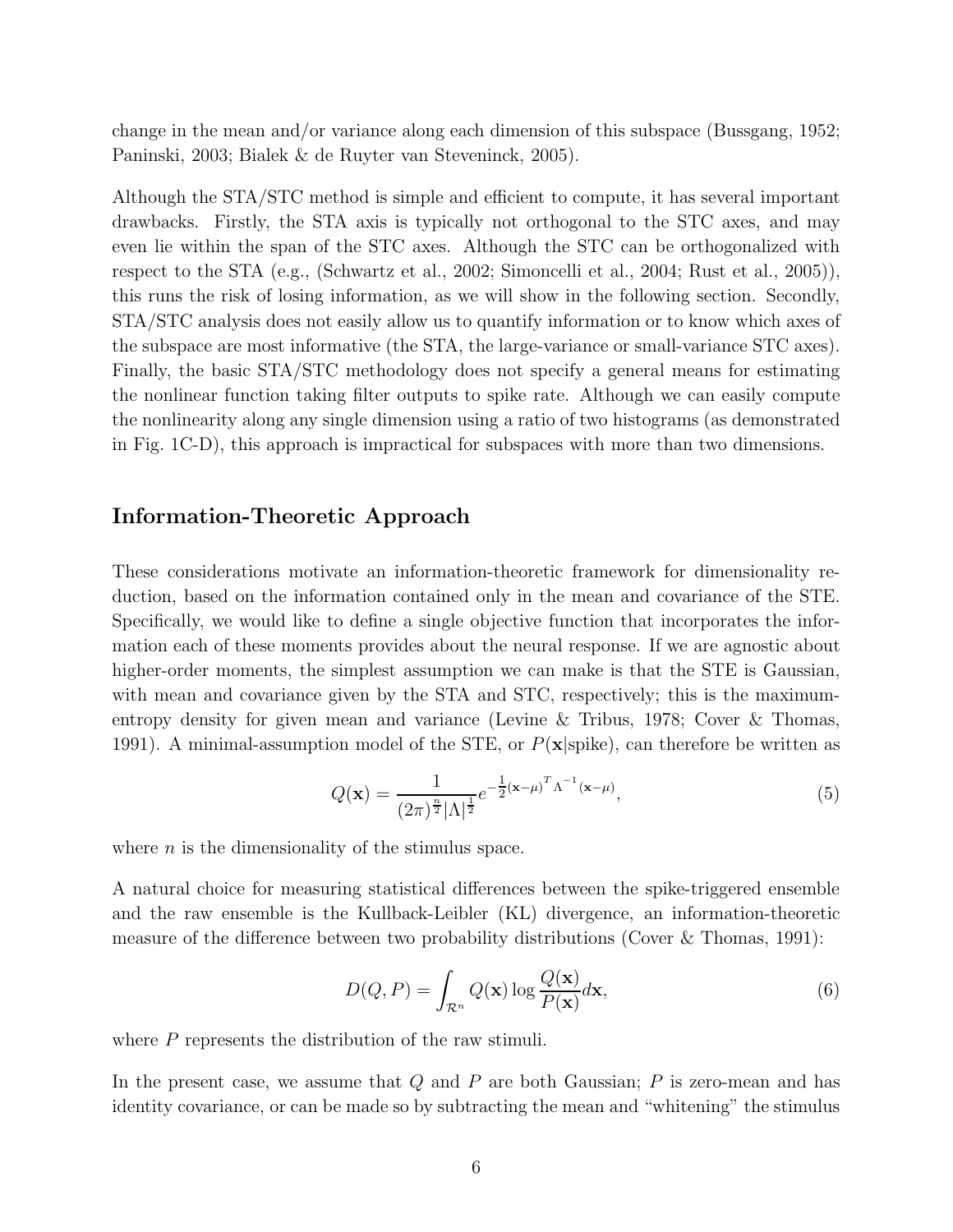

**Figure 2:** KL divergence between the spike-triggered and raw stimulus distributions *Q* and *P*, restricted to a 1D subspace. **(A)** KL divergence as a function of the mean and standard deviation of the projection of *Q* (eq. 9). **(B)** Vertical slice through the same function (at zero mean), showing asymmetry as a function of standard deviation.

space according to  $\mathbf{x} = \Lambda_0^{-\frac{1}{2}}(\mathbf{x}_0 - \mu_0)$ , where  $\mu_0$  and  $\Lambda_0$  are the mean and covariance of the original stimulus distribution  $P(\mathbf{x}_0)$ . Under these assumptions, equation 6 reduces to

$$
D(Q, P) = \frac{1}{2} \left( \text{Tr}(\Lambda) - \log |\Lambda| + \mu^T \mu - n \right),\tag{7}
$$

where  $\text{Tr}(\cdot)$  and  $|\cdot|$  indicate matrix trace and determinant, respectively. The KL divergence between  $P$  and  $Q$  within a given subspace is given by:

$$
D_{[\mathbf{B}]}(Q, P) = \frac{1}{2} \left( \text{Tr}[\mathbf{B}^T (\Lambda + \mu \mu^T) \mathbf{B}] - \log |\mathbf{B}^T \Lambda \mathbf{B}| - m \right),\tag{8}
$$

where  $\bf{B}$  is a matrix whose m columns form an orthonormal basis for the subspace.

The most informative subspace, therefore, is given by the matrix **B** that maximizes eq. (8). If we want a one-dimensional subspace, this objective function reduces to

$$
D_{[\mathbf{b}]}(Q, P) = \frac{1}{2} \left( \mathbf{b}^T \Lambda \mathbf{b} - \log(\mathbf{b}^T \Lambda \mathbf{b}) + (\mathbf{b}^T \mu)^2 - 1 \right). \tag{9}
$$

where **b** (the most-informative filter) is a unit vector.

This function, depicted graphically in Fig. 2, specifies how changes in mean and variance of the STE trade off in terms of information-theoretic significance. Fig. 2A shows KL divergence as a function of both the mean  $(\mathbf{b}^T \mu)$  and standard deviation  $(\sqrt{\mathbf{b}^T \Lambda \mathbf{b}})$  of the projected as a function of both the mean  $(\mathbf{b}^T \mu)$  and standard deviation  $(\sqrt{\mathbf{b}^T \Lambda \mathbf{b}})$  of the projected stimuli. KL divergence grows as a symmetric function of the mean around zero, but is an asymmetric function of the standard deviation around one. This asymmetry is apparent in Fig. 2B, which shows a vertical slice through the function at a mean value of zero.

The objective function of eq. (8) can be computed directly from the STA and STC. That is, we can perform optimization without the computational cost of operating on the entire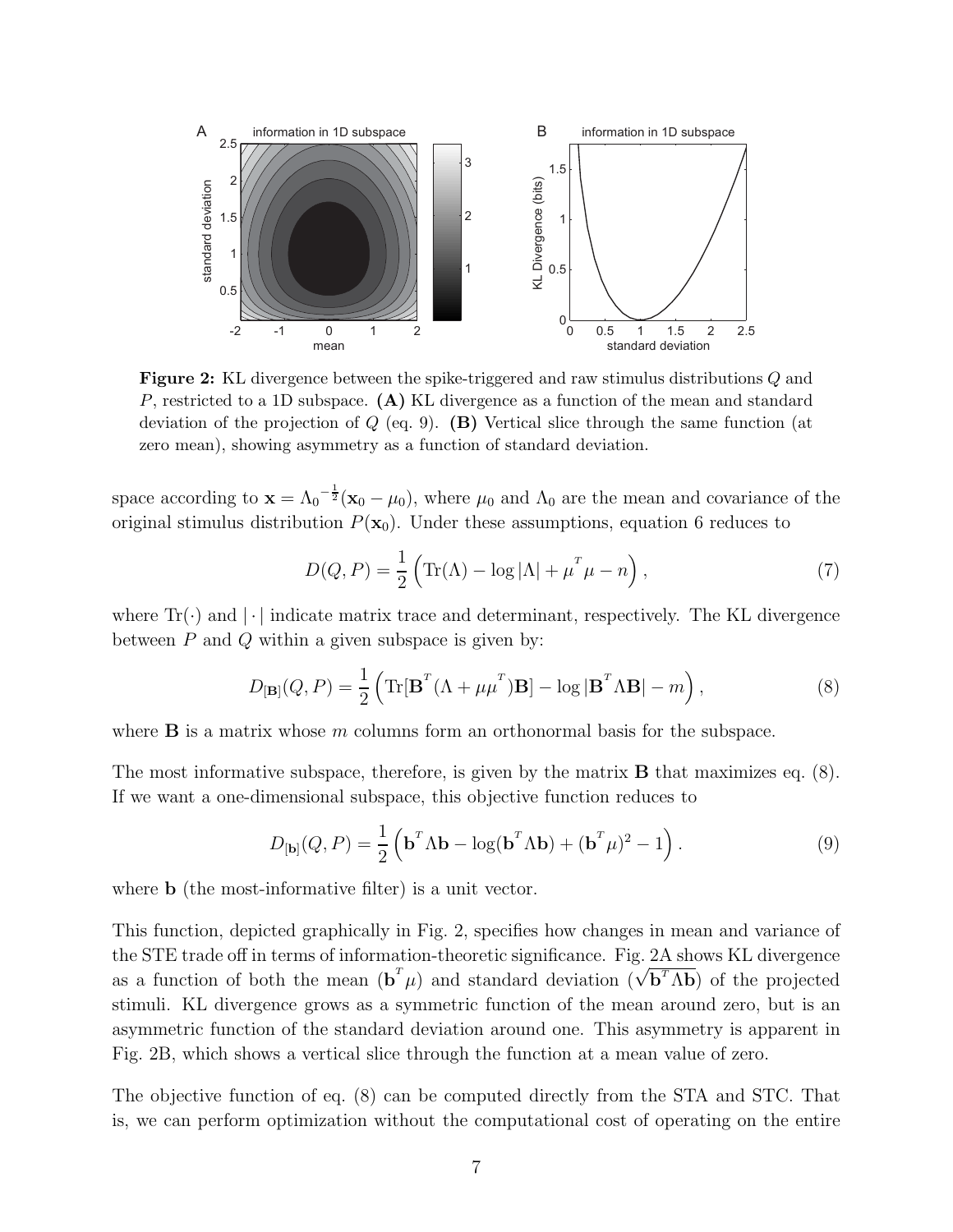

**Figure 3:** Comparison of STA/STC and iSTAC analysis for recovering a 1-dimensional subspace in simulation. Spike responses to a 100-Hz Gaussian white noise temporal stimulus were generated by an LNP model with a single 20-dimensional filter, followed by one of three different nonlinearities. **Top:** nonlinearities used for converting filter output to spike rate: (A) linear half-wave rectified; (B) sigmoidal; (C) quadratic. **Middle:** distribution of raw stimuli (black) and spike-triggered stimuli (red) along the filter axis, for each of these models. **Bottom:** Error in STA, STC and iSTAC estimates of the linear filter, as a function of the number of raw stimulus samples. Error was computed as the average angle between the true and estimated filter, using 100 independent simulations at each duration.

stimulus and spike train. Moreover, the objective function has a limited number of local maxima, and connects smoothly with the results of traditional STA/STC analysis. For example, when the STC is the identity matrix, the most informative axis is the STA. And when the STA is zero, the most informative axis is either the smallest or largest eigenvector of the STC (see Appendix A for a more thorough discussion). We will refer to our approach as "information-theoretic Spike-Triggered Average and Covariance" (or iSTAC) analysis.

An important advantage of the iSTAC approach over traditional STA/STC analysis is that it makes statistically efficient use of changes in both mean and covariance of the STE. Figure 3 illustrates this using simulations of a single-filter LNP model, with a stimulus consisting of temporal Gaussian white noise. The temporal filter **b** was a 20-dimensional vector resembling the (biphasic) temporal profile of a retinal ganglion cell receptive field. Simulations were performed using three different point nonlinearities (Fig. 3, top row), each of which produces a change in both mean and variance in the STE. A half-wave rectified linear function (left column) shifts the mean of the STE and reduces its variance relative to the raw stimuli, meaning that both the STA and the low-variance STC axis provide consistent estimates for **b**. For the sigmoidal and quadratic nonlinearities (center and right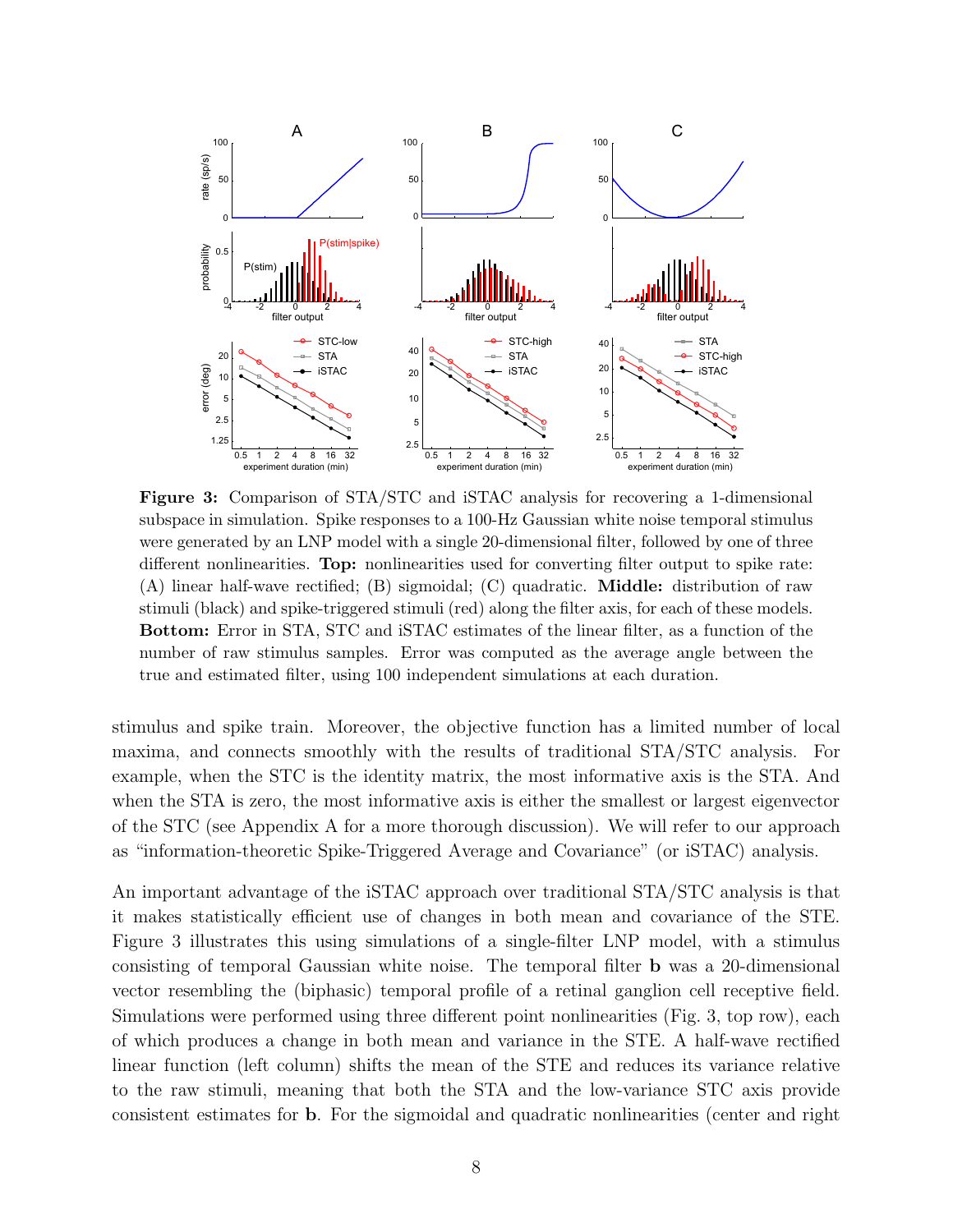

**Figure 4:** Comparison of STA/STC and iSTAC analyses on simulated data from a Hodgkin Huxley model. **(A)** Eigenvalues of the STC matrix, showing many eigenvalues larger and smaller than 1; circles highlight the largest (red) and smallest (blue) values. **(B)** Candidate vectors for dimensionality reduction of the HH model to a 1D subspace: the STA (gray), eigenvectors associated with largest (red) and smallest (blue) eigenvalues, and the first iSTAC axis (black). The information preserved by these vectors is 1.52 bits (iSTAC), 1.38 bits (STA and low-variance STC), and 0.18 bits (high-variance STC). **(C)** Information preserved by the optimal (iSTAC) subspace as a function of dimensionality. Dashed line indicates the information available in the full 100-dimensional stimulus space.

columns, respectively), the STE has shifted mean and increased variance relative to the raw stimulus, so the STA and the large-variance STC axes can provide consistent estimates for **b**. The bottom row of plots in Fig. 3 shows the convergence of the STA, STC, and iSTAC estimates as a function of the experiment duration. The iSTAC estimate was computed by directly maximizing equation (9) for **b**, which gives the 1-D subspace maximizing the KL divergence between  $P$  and  $Q$ . This optimization took less than a second for each estimate, and does not depend on the amount of data, apart from the additional time required to compute the STA and STC. Although STA, STC and iSTAC estimates all converge (i.e., are statistically consistent) for these examples, iSTAC exhibits superior performance in all three cases, due to its sensitivity to information in both mean and covariance.

#### **Application to Hodgkin-Huxley Model**

Aguera y Arcas *et al* have performed an elegant dimensionality-reduction analysis of this model with STC analysis, examining how well responses of a Hodgkin-Huxley (HH) model (Hodgkin & Huxley, 1952) to white noise could be captured by a low-dimensional subspace (Aguera y Arcas, Fairhall, & Bialek, 2003). They concluded that although the HH model can be approximated with a two-dimensional LNP model, there is no finite-dimensional space that fully captures its behavior. Here we illustrate how the iSTAC approach can be used to supplement and extend these conclusions.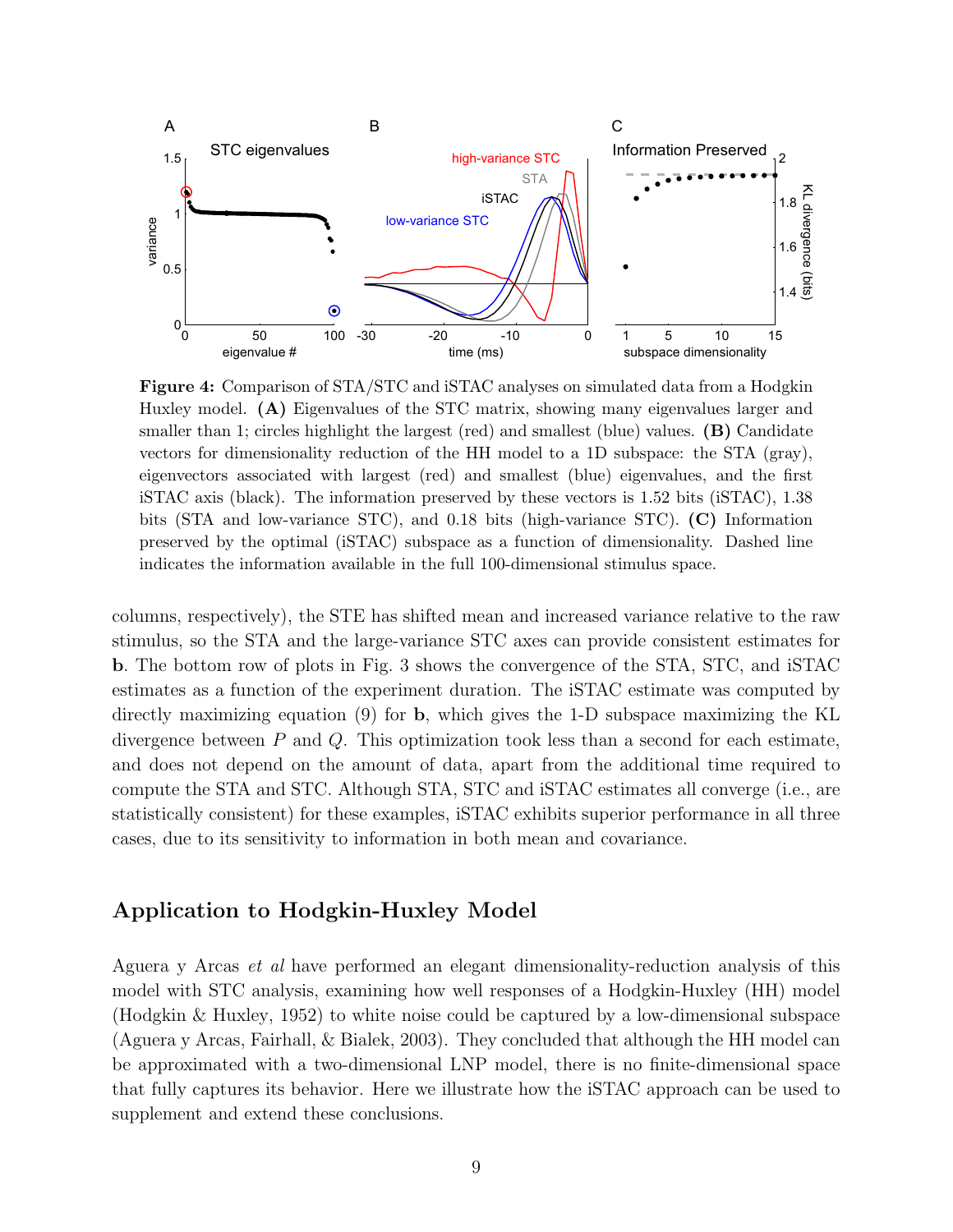The HH model consists of a four-dimensional nonlinear differential equation, which we simulated with a Gaussian white noise input current, discretized in 1-ms bins. We used a 100-ms portion of the stimulus preceding each spike to define the spike-triggered ensemble. Figure 4A shows the sorted eigenvalues of the STC matrix, computed from a simulated train with  $10<sup>8</sup>$  time samples and roughly  $10<sup>6</sup>$  spikes. A substantial number of eigenvalues lie above or below 1, indicating that the computation performed by the HH neuron on its input is many-dimensional (Aguera y Arcas et al., 2003).

Nevertheless, if we desired a one-dimensional approximation to the HH model, we could ask: which dimension of the stimulus space preserves the most information about HH neuron's response? Equivalently, what filter provides the best description of the HH model's temporal receptive field? Figure 4B shows several candidate filters offered by traditional STA/STC analysis, along with the solution offered by the iSTAC approach. The iSTAC filter is intermediate between the STA and the lowest-variance eigenvector—it lies in the space spanned by these two vectors, but it preserves 10% more information about spike times than either of these vectors individually, and roughly 8 times more information than the large-variance eigenvector.

The information-theoretic framework can also be used to examine additional dimensions. Figure 4A shows the eigenvalues of the STC, revealing a large number that deviate significantly from 1. We can use the iSTAC approach to find a set of vectors ordered according to informativeness. For each dimensionality  $m$ , we computed the optimal information-preserving subspace by maximizing eq. 8 for **B** (a  $100 \times m$  matrix), constraining the columns of **B** to be orthonormal (see Appendix A for details of the optimization procedure). Figure 4C shows the KL divergence between the two distributions projected into this optimal subspace, as a function of m. Although the large number of "significant" eigenvalues (Fig. 4A) reveals that the HH computation is high-dimensional, the information analysis indicates that total information saturates quite rapidly with dimensionality. Specifically, as shown in Fig. 4C, a model using just two linear filters captures 94% of the information available.

### **Application to V1**

We have also applied iSTAC to data from a V1 complex cell (data published in (Rust et al., 2005)). The stimulus consisted of a set of adjacent black and white flickering bars (i.e., binary white noise), aligned with the cell's preferred orientation. Fig. 5A-D shows the results of traditional STA/STC analysis, with STA and STC eigenvectors displayed as grayscale space-time images. This cell exhibits a structured STA, high-variance eigenvectors tuned for left-moving stimuli, and low-variance eigenvectors tuned for rightward-moving stimuli.

This collection of significant STA and STC eigenvectors suggests that an 8-dimensional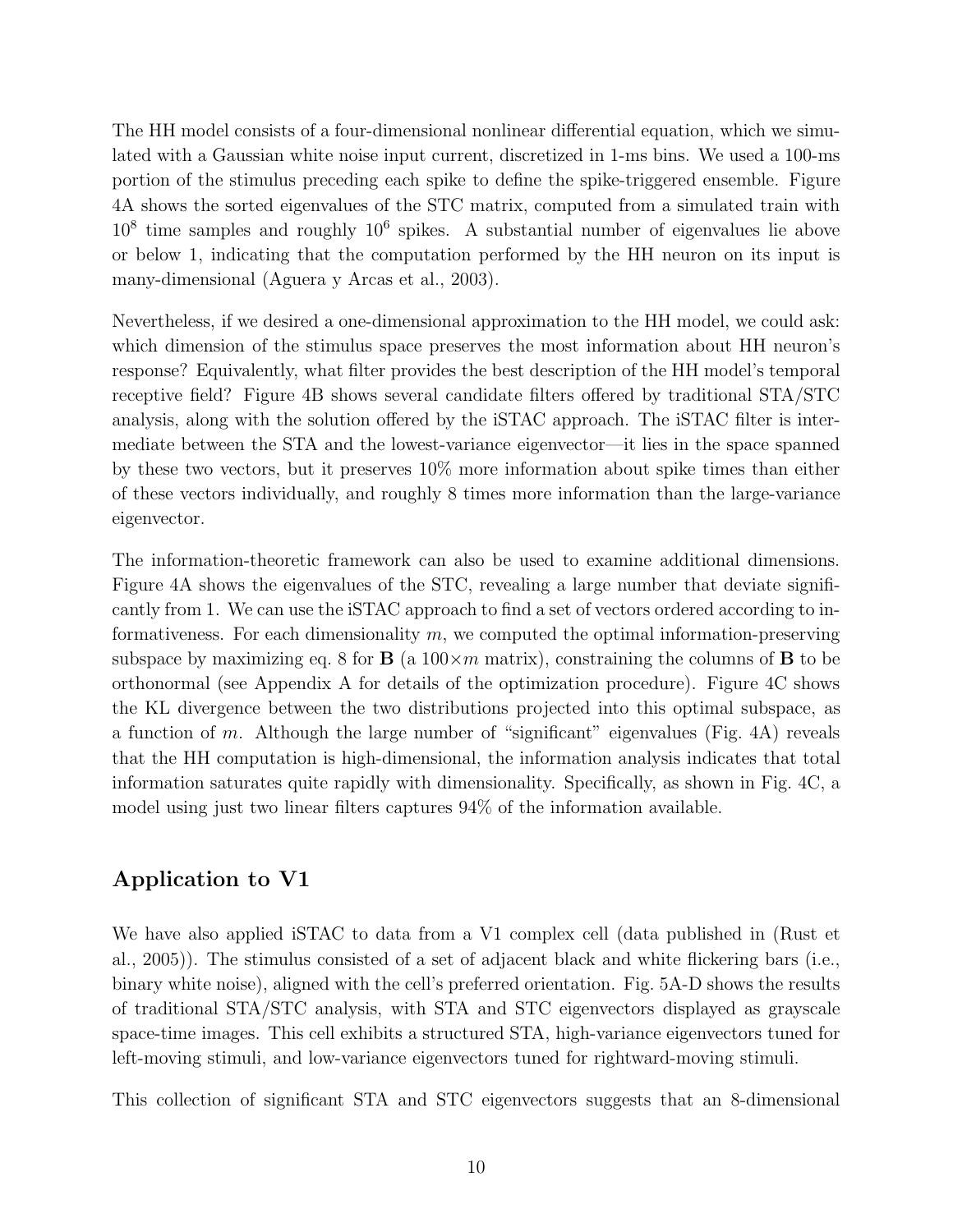

**Figure 5:** Analysis of a V1 complex cell. The stimulus consisted of 16 black/white bars, aligned with the cell's preferred orientation, each flickering randomly at a rate of 100Hz. The stimulus block was chosen to cover 12 time bins. **(A)** The STA plotted as a  $12 \times 16$ image, showing temporal (vertical) and spatial (horizontal) organization. **(B-C)** High and low-variance STC eigenvectors. **(D)** Sorted eigenvalues of the STC matrix. Four large and three small eigenvalues were determined to be statistically different from 1 (the variance of the raw stimuli). **(E)** iSTAC dimensionality reduction. The iSTAC filters span nearly the same space as the STA and eigenvectors of the STC, but are orthogonal and sorted by informativeness. **(F)** Information preserved as a function of the dimensionality of the most informative subspace. **(G)** Incremental information gain as a function of subspace dimensionality (difference between adjacent points in F). Gray line shows a 95% confidence interval for the increase in KL divergence due to undersampling (i.e. noise in the STA and STC), computed using nested bootstrap resampling.

subspace captures the cell's response to flickering bar stimuli. However, the analysis does not by itself tell us the relative significance of the axes, nor does it tell us the information-theoretic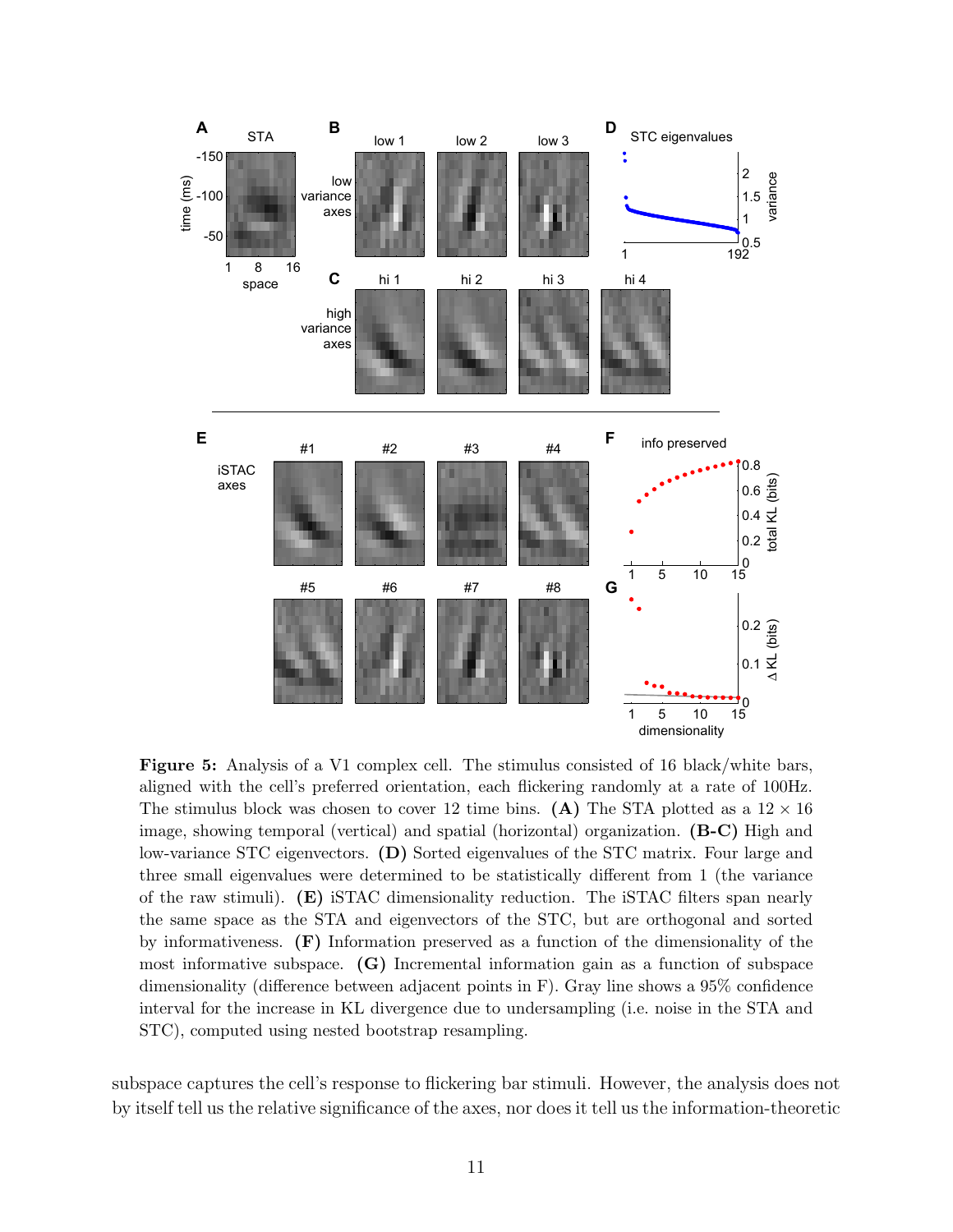cost of using a lower-dimensional subspace. Panel 5E shows a collection of (orthogonal) basis vectors, sorted in order of their informativeness. The optimal  $k$ -dimensional subspace is given by the collection:  $\{1, 2, \ldots, k\}$ . The first two iSTAC vectors closely resemble the first two high-variance eigenvectors of the STC. The third iSTAC vector resembles the STA (orthogonalized with respect to the first two) and the remaining vectors closely match the remaining eigenvectors of the STC (with high-variance vectors preceding the low-variance vectors in importance). Note, however, that this ordering was not obvious *a priori*. Other V1 cells from the same dataset reveal a variety of orderings: in some cells, the STA carries more information or less information than all other filters, and in some the low-variance axes carry more information than all high-variance axes.

Note also that the ordering of filters is not necessarily the same as if we sorted them by the amount of information preserved in a 1-dimensional projection. The information-theoretic criterion of eq. 8 takes into account correlations between the projection of spike-triggered stimuli onto the  $(k + 1)$ 'th dimension and the previous k dimensions. Such correlations are important when the STA is not geometrically aligned with the eigenvectors of the STC matrix. For example, we often find that the second iSTAC filter carries less information by itself than the third or fourth filters, but gives rise to the most informative 2D subspace when grouped with the first.

Fig.  $5F$  shows the amount of information preserved by the optimal k-dimensional subspace. Moving from a one- to a two-dimensional representation increases information nearly as much as moving from a zero to a one-dimensional representation (increases of 0.27 and 0.24 bits, respectively). But moving to larger-dimensional subspaces does not contribute nearly as much additional information, as illustrated in Fig. 5G. Note that although information continues to increase as a function of subspace dimensionality, this increase can be attributed to data limitations. The covariance matrix Λ is an *estimate* of the true covariance, computed from a finite set of samples. These samples have, by chance, slightly smaller or greater variance than the raw stimuli along most dimensions, resulting in an apparent increase in information with each dimension included in the model. This same phenomenon is responsible for the spread of "non-significant" eigenvalues around one in Fig. 5B.

Thus, we use a statistical test (specifically, a nested hypothesis test) to determine when the information increase is significant compared to that due to the under-sampling. Details of this procedure are given in Appendix A. The gray line in Fig. 5G shows the result of this nested test performed for each dimensionality. Although total information continues to increase with dimensionality (Fig. 5F and G), for  $m > 8$  the amount added does not exceed 95% confidence level for the information increase we would expect due to statistical error in estimation of mean and covariance with this number of samples, and so we conclude that the cell's response is captured by an 8-dimensional model.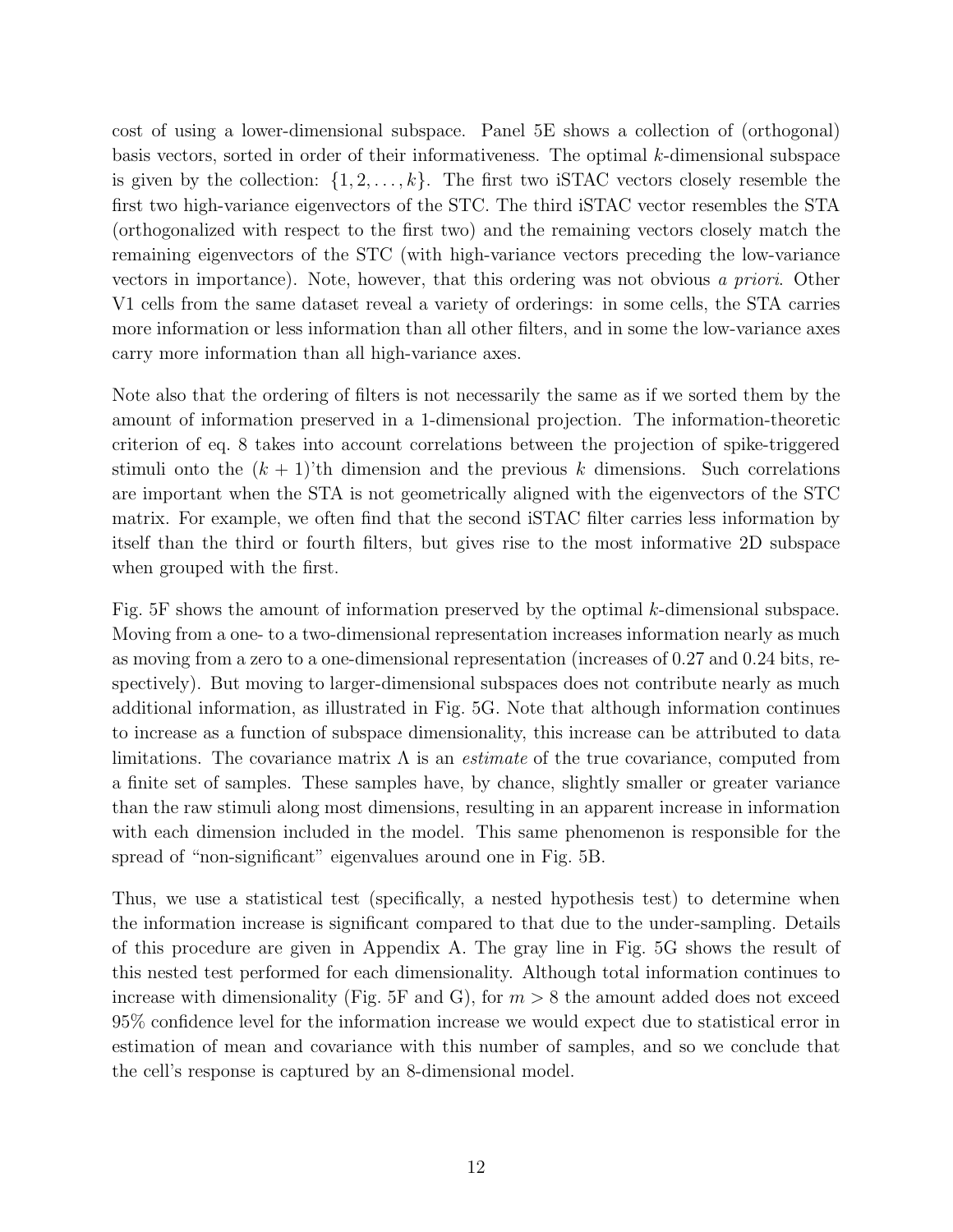

**Figure 6:** STA/STC analysis and iSTAC analysis of an ON retinal ganglion cell in macaque retina. The stimulus consisted of 10 spatially adjacent bars, with intensities on each frame drawn from a Gaussian white noise source, presented at a frame rate of 120 Hz. The stimulus vector for our analysis was chosen to include 20 time bins, producing a stimulus space of dimensionality 200. **(A)** Spike-triggered average **(B)** Eigenvalues of STC. To the right, STC eigenvectors associated with high **(C)** and low **(D)** variance. **(E)** Basis vectors of the iSTAC dimensionality reduction, sorted in order of their informativeness. **(F)** Total information preserved (above) and incremental information added (below) as a function of subspace dimensionality. Gray line shows a 95% confidence interval for the increase in KL due to undersampling.

#### **Application to retina**

We also applied the iSTAC method to spiking data from macaque retinal ganglion cells (RGCs) (Chichilnisky, 2001; Chander & Chichilnisky, 2001). The stimulus again consisted of flickering bars, with intensities drawn i.i.d. from a Gaussian distribution (i.e. Gaussian white noise). Figure 6 shows a comparison of traditional STA/STC and iSTAC dimension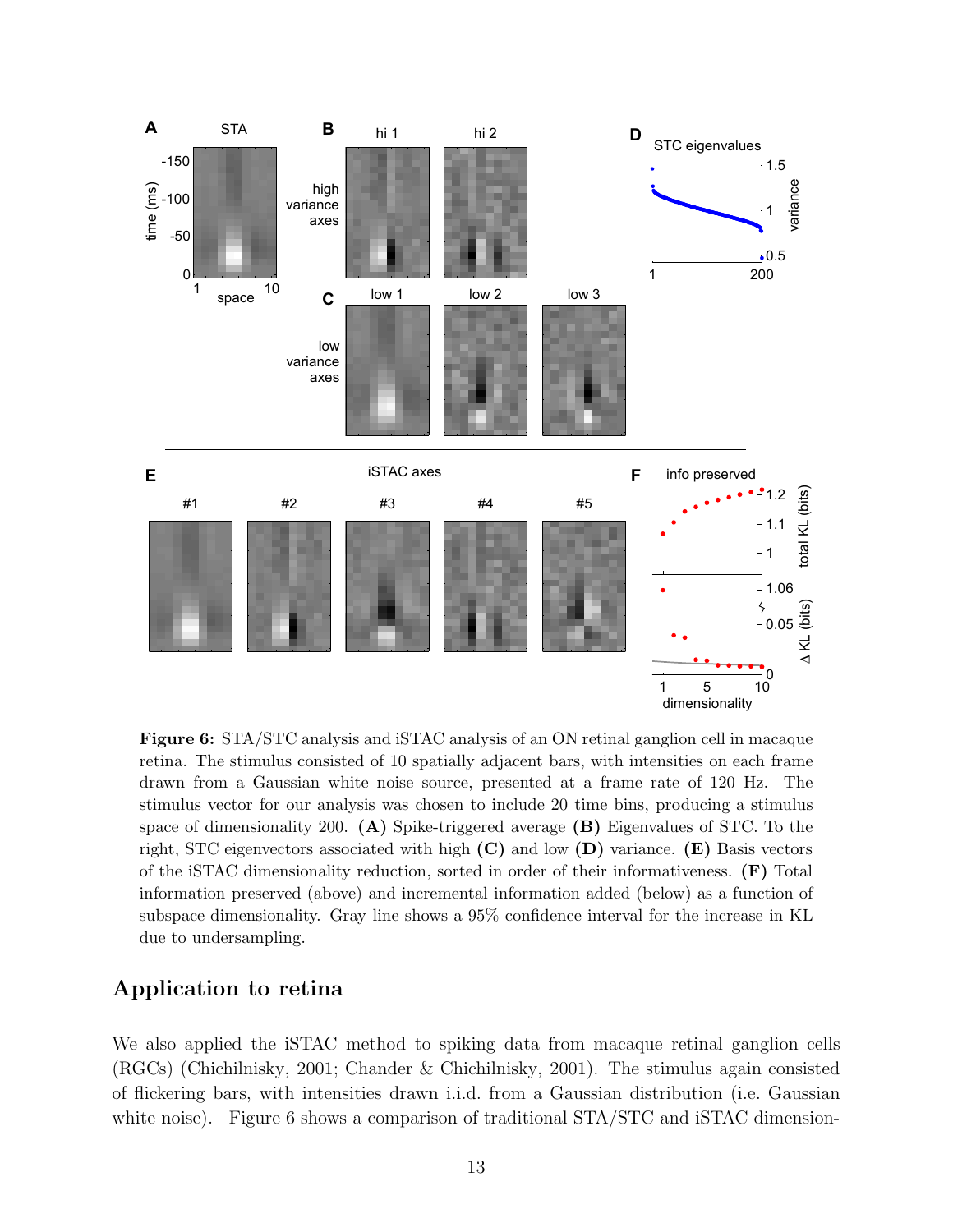ality reduction for an example cell. Panel A shows the STA of the neuron, which exhibits canonical ON-type RGC receptive field: center-surround spatial organization and a biphasic temporal profile. STC analysis (Fig. 6B-D) indicates that the neuron's response is inherently multidimensional, with two significant high-variance and three significant low-variance eigenvectors.

Figure 6E shows the significant iSTAC features (sorted by informativeness). Although the basis provided by STA/STC analysis contains six dimensions, the information-theoretic analysis finds only five that are significant. The first of these closely resembles both the STA and the lowest-variance STC features, but the axis corresponding to the difference between the two does not contribute meaningful information. This is not the case for all RGC cells we examined: several exhibited the same dimensionality under STA/STC and iSTAC analysis. Note also that iSTAC axes 3 and 5 resemble the sum and difference of low-variance STC axes 2 and 3, respectively. The information preserved in a subspace, as a function of subspace dimensionality, is shown in Fig.6F-G.

#### **Modeling the nonlinear response**

Dimensionality reduction provides a linear mapping of the stimulus  $x$  to a feature vector  $x^* = \mathbf{B}^T x$ , where **B** is a basis for the feature space. For a complete model, we also need a mapping from the feature vector  $x^*$  to the probability of observing a spike,  $P(\text{spike}|x^*)$ . In low (one or two) dimensional spaces, the nonlinearity can be estimated by computing the quotient of (e.g. histograms of) the densities  $P(x^*|spike)$  and  $P(x^*)$  (see Fig. 1C-D). For higher-dimensional feature spaces, however, this is infeasible due to the difficulty of estimating densities in many dimensions.

In such situations, the information-theoretic iSTAC framework provides a default model of the nonlinearity in the form of a "ratio of Gaussians":

$$
P(\text{spike}|x) = \alpha \frac{Q(x)}{P(x)},\tag{10}
$$

where  $Q(x)$  is a Gaussian density with mean and covariance matching that of the spiketriggered ensemble,  $P(x)$  is the prior distribution over raw stimuli, and  $\alpha$  is a proportionality constant equal to  $P(\text{spike}) = n_{sp}/n_{stim}$ . Reducing dimensionality by a linear projection onto **B** preserves Gaussianity of both numerator and denominator distributions, so the reduceddimensional model of the neural response, specified in feature space, is given by

$$
P(\text{spike}|x^*) = \alpha \frac{\hat{Q}(x^*)}{\hat{P}(x^*)},\tag{11}
$$

where  $\hat{Q}$  is Gaussian with mean  $\hat{\mu} = \mathbf{B}^T \mu$  and covariance  $\hat{\Lambda} = \mathbf{B}^T \Lambda \mathbf{B}$ . A bit of algebra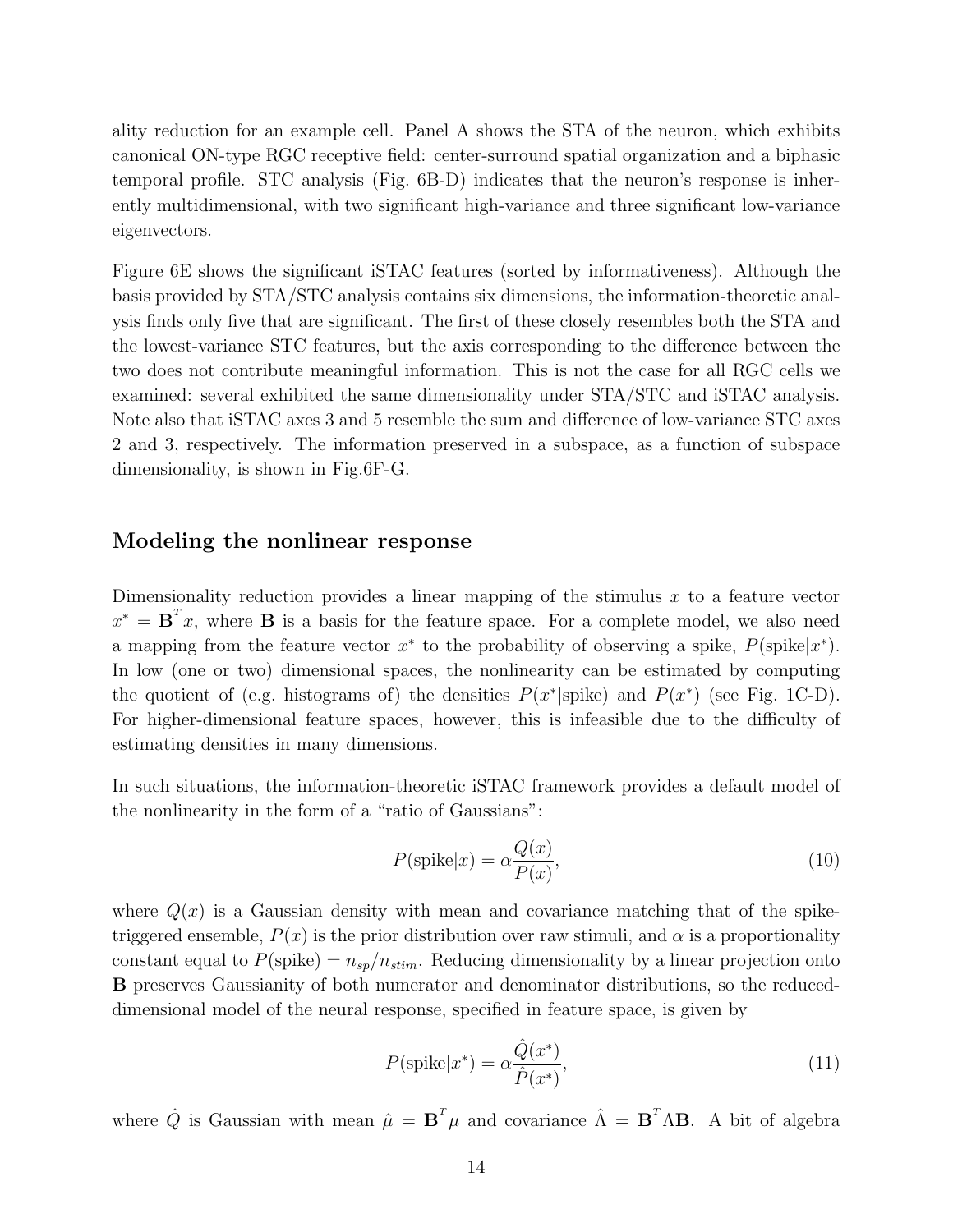

**Figure 7:** Reconstruction of 1D (marginal) and 2D nonlinearities using the ratio-of-Gaussians model, for the RGC shown in Fig. 6. **(A)** Five vectors discovered using iSTAC (above), and the 1D nonlinearity obtained by projecting the stimulus onto each of these axes (below). Blue traces show the prediction of the ROG model, and dashed lines shows the histogram-based estimate. **(B)** 2D nonlinearities obtained by projecting onto pairs of feature vectors. The three grayscale images show the probability of spiking under the ROG model, as a function of the projection onto feature vectors 1 and 2 (left), 1 and 3 (middle) and 2 and 3 (right). Red, green and blue lines indicate conditional "slices" through at 1*.*5, 0, and −1*.*5, respectively. These slices are plotted to the right of each image: solid lines show ROG prediction, and dashed lines show histogram estimates computed using stimuli whose projection onto the ordinate feature vector was within ±0*.*1 of the slice value.

reduces this to an exponential form:

$$
P(\text{spike}|x^*) = ae^{x^{*T}Mx^* + b^T x^*},\tag{12}
$$

where  $M = \frac{1}{2}(I - \hat{\Lambda}^{-1})$ , and  $b = \hat{\Lambda}^{-1}\hat{\mu}$ .

Although a ratio-of-Gaussians (ROG) might initially seem like a strange choice of parametric model, we find that it provides a surprisingly good fit to the data of many cells. Figure 7A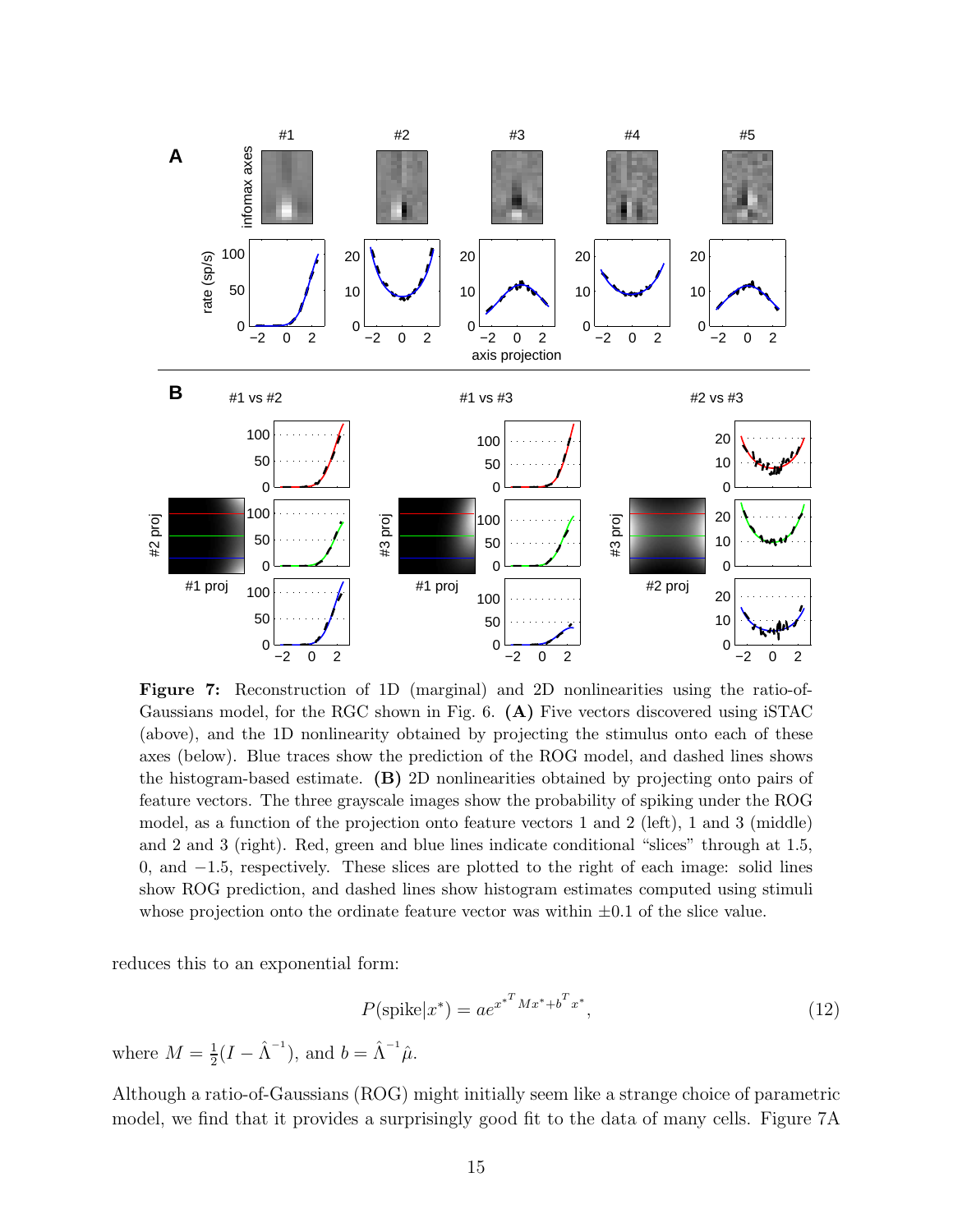shows a comparison between the ROG model and a histogram estimate of the nonlinearity along each dimension of the (5-dimensional) feature space. For each plot, the stimuli were projected onto that feature vector  $\mathbf{b}_j$ , and the nonlinearity was computed using the ROG (blue) and a ratio of densities estimated using histograms (dotted black) (Chichilnisky, 2001). Note that, for each plot, the numerator of the ROG model is a Gaussian with mean  $(\mathbf{b}_{i}^{T}\mu)$ Note that, for each plot, the numerator of the ROG model is a Gaussian with mean  $(\mathbf{b}_j^T \boldsymbol{\mu})$ <br>and variance  $(\mathbf{b}_j^T \boldsymbol{\Lambda} \mathbf{b}_j)$ , while the histogram estimate is computed using the 1D projection of the stimuli:  $\{\mathbf{b}_j^T x\}$ . The model is seen to be equally adept at describing the asymmetric, symmetric excitatory, and symmetric suppressive behaviors found along different axes.

Figure 7B shows an analysis of the nonlinearity as projected onto pairs of axes of the feature space. The grayscale images represent the probability of spiking under the ROG model. Conditional slices through these plots show comparisons of the model to histograms of the data (dashed lines). The example in the center column (features 1 vs. 3) shows the most striking change in the nonlinearity as a result of conditioning. For large positive projections onto feature 3 (red line), the nonlinearity is steep and has a high threshold, whereas for negative projections (blue line), the nonlinearity is shallow with a lower threshold. Note that these dependencies in spike probability could not have been predicted from the marginal spike probabilities shown in Figure 7A for features 1 and 3.

Agreement across multiple one- and two-dimensional projections and slices suggests that the ROG model provides a reasonably good approximation of RGC responses. We have examined similar projections onto linear combinations of these axes (i.e. rotations of the feature space) and found similarly good agreement. In other cell types (such as the V1 cells described previously), the ROG model may prove less accurate, and we may need to introduce a different model of the nonlinear mapping from feature space to spike rate. Even in such cases, the ROG model provides a first approximation of the nonlinearity, with the advantage that it is completely determined by the filters used for dimensionality reduction (i.e. it requires no additional parameter fitting). This is particularly useful when the subspace dimensionality is greater than two and nonparametric nonlinearity reconstruction is not feasible.

As we show in Appendix B, dimensionality reduction using iSTAC analysis is asymptotically optimal if the response nonlinearity is a ratio-of-Gaussians. That is, for responses generated by an ROG model, iSTAC analysis performs a maximum likelihood (ML) estimate of the model parameters. This generalizes the optimality conditions for STA and STC analysis: The STA is an ML estimate when the response nonlinearity is exponential (i.e.  $P$  and  $Q$ have identical covariance but differ in mean); and, as shown here, STC analysis corresponds to ML estimation when the nonlinearity is the ratio of two zero-mean Gaussians (P and Q have the same identical means but differing covariance) (Paninski, 2004). Thus, iSTAC analysis combines the optimality of STA and STC. It is also consistent and unbiased under the same conditions as STA and STC analysis, meaning that it converges to the correct subspace whenever the raw stimulus is Gaussian and the nonlinearity affects the mean and/or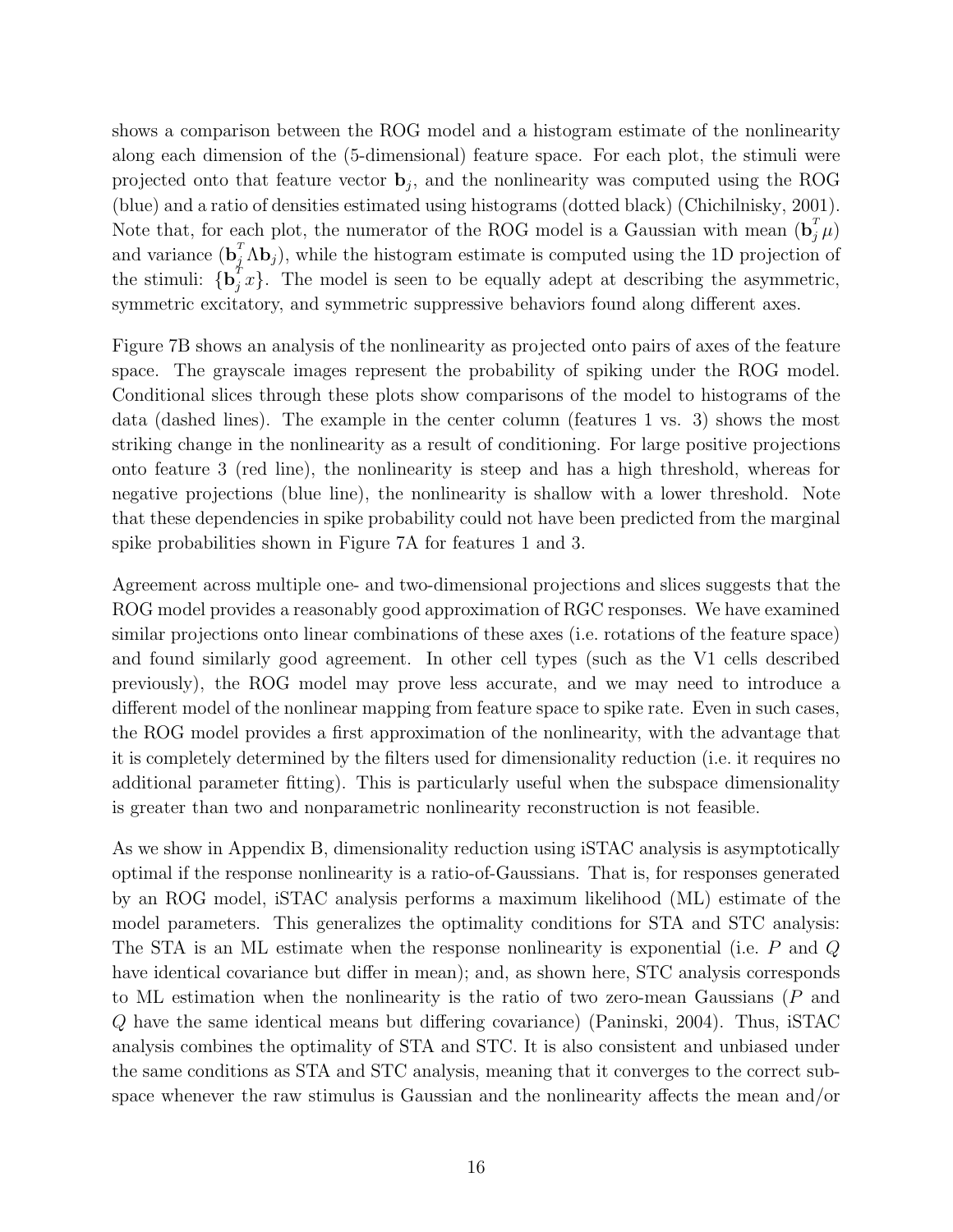variance of the STE. The ratio-of-Gaussians description also provides an important litmus test for the possible sub-optimality of these moment-based approaches. If the estimated nonlinearity is poorly fit by a ratio-of-Gaussians, there may be a significant statistical advantage to dimensionality-reduction techniques that are sensitive to higher-order moments (e.g. (Paninski, 2003; T. Sharpee et al., 2004)).

#### **Extension: analysis of space-time separable models**

Finally, the iSTAC framework can be extended to incorporate additional constraints on the filters recovered, which we illustrate with an application to a model with space-time separable elements. Fig. 8D and E illustrate one motivation for this approach: the spatial and temporal sections of the iSTAC filters estimated for the RGC cell (Fig. 6, blue traces) exhibit only a small number of distinct profiles, suggesting that we can reduce model complexity by using only a small number of spatial and temporal waveforms.

A space-time separable filter is one that can be specified as the outer product of a temporal filter **h** and a spatial filter **g**:

$$
\mathbf{h}\mathbf{g}^{T} = \begin{bmatrix} h_1 g_1 & h_1 g_2 & \cdots & h_1 g_{n_g} \\ h_2 g_1 & h_2 g_2 & \cdots & h_2 g_{n_g} \\ \vdots & \vdots & \ddots & \vdots \\ h_{n_h} g_1 & h_{n_h} g_2 & \cdots & h_{n_h} g_{n_g} \end{bmatrix},
$$
(13)

where  $n_h$  and  $n_g$  are the number of spatial and temporal elements of the raw stimulus, respectively. Note that this greatly reduces the number of filter parameters from that of stimulus dimensionality n (equal to  $n_h \times n_g$ ) to  $n_h + n_g$ . By stacking the columns of  $\mathbf{h}\mathbf{g}^T$  to form a single column vector, we obtain a filter in the original stimulus space, which we can denote:

$$
\mathbf{b} = \begin{bmatrix} \mathbf{h}g_1 \\ \mathbf{h}g_2 \\ \vdots \\ \mathbf{h}g_{n_g} \end{bmatrix} = \begin{bmatrix} \mathbf{h} \\ & \mathbf{h} \\ & & \ddots \\ & & & \mathbf{h} \end{bmatrix} \mathbf{g} = \begin{bmatrix} \mathbf{L}_h \end{bmatrix} \mathbf{g}, \tag{14}
$$

where  $\mathbf{L}_h$  is an  $n \times n_g$  block-diagonal matrix, with each block given by the column-vector **h**.

Suppose now that we wanted to find the temporal filter **h** that preserves maximal information about the response. Filtering each spatial element of the stimulus with **h** is equivalent to projecting each stimulus x by onto the columns of  $\mathbf{L}_h$ ; this operation produces a  $n_g$ dimensional vector,  $\mathbf{L}_h^T x$ , with one dimension for each spatial element of the stimulus. From this derivation, it is obvious that  $L_h$  is a special form of the dimensionality-reducing matrix **B** that we considered previously . Therefore, we can find the most informative **h** simply by maximizing KL divergence, using  $\mathbf{L}_h$  in place of **B** in equation (8). Note that we could not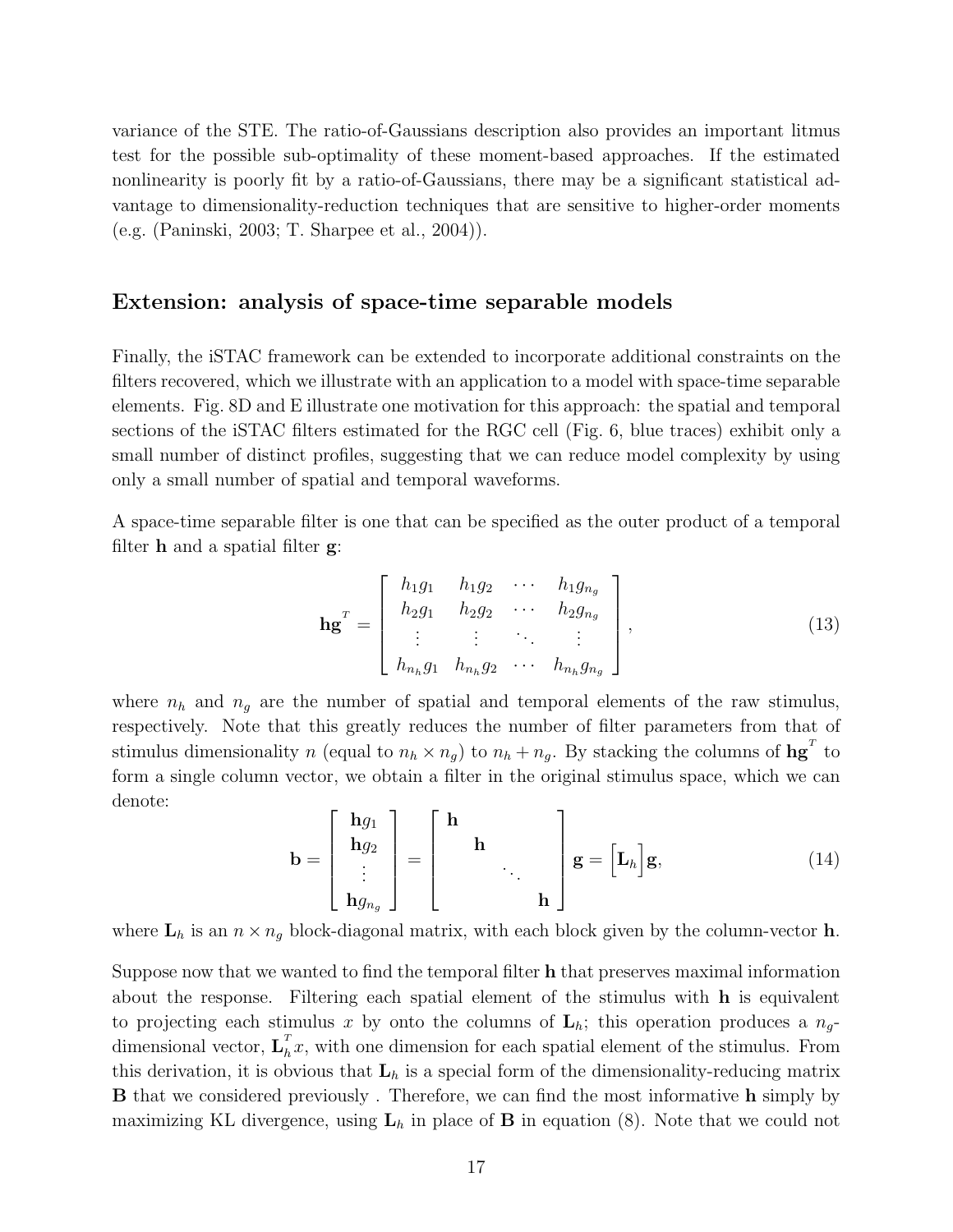

**Figure 8:** Dimensionality reduction with space-time constrained iSTAC. **(A)** Temporal dimensionality reduction finds that the temporal dependence of the response can be well characterized using two filters. Black line is the first (more informative) filter. **(B)** Spatial dimensionality reduction indicates that four filters can characterize spatial dependence. The informativeness of each filter is indicated by grayscale level (lighter traces = less informative). **(C)** iSTAC filters constrained to live in the space spanned by the spatial and temporal filters in (A) and (B). These compare directly with the iSTAC filters in fig. 6E. **(D)** Temporal sections of the original iSTAC filters (Fig. 6) and the space-time constrained filters shown in (C). **(E)**Spatial sections of the original and the space-time constrained iSTAC filters. Spatial and temporal similarity across sections and across filters suggests that the small number of spatial and temporal filters discovered provide a parsimonious description of the neural feature space.

directly estimate such a temporal filter using STA or STC analysis: although we could find a space-time separable fit to either the STA or the eigenvectors of the STC, this provides no unique solution, nor does it combine information from all of the filters (STA and the significant eigenvectors) simultaneously. The more general information-theoretic estimators also cannot be tractably applied to this problem. The matrix  $L_h$  reduces dimensionality to a  $n_q$ -dimensional feature space, which is too high-dimensional (assuming the stimulus contains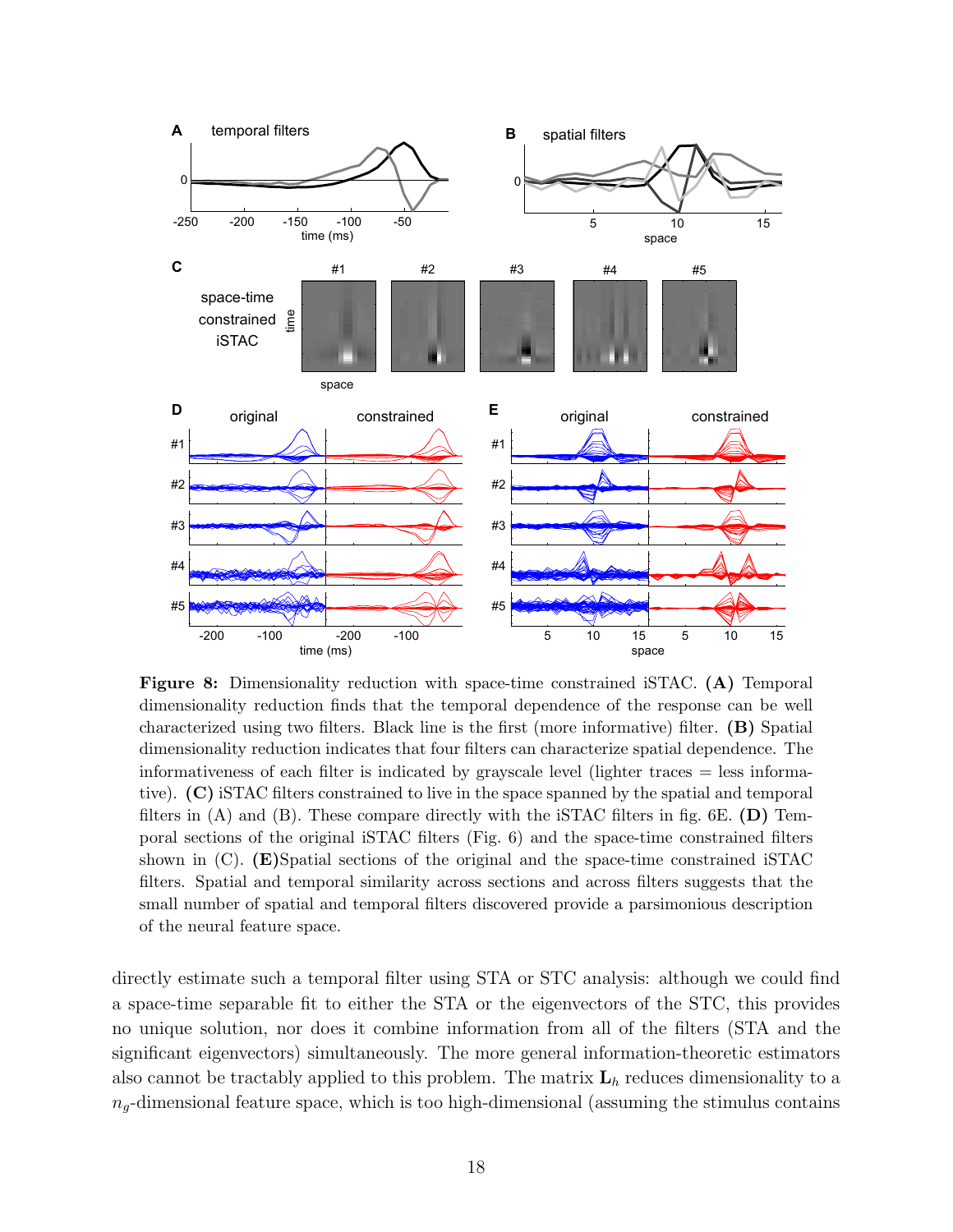more than a few spatial elements) for estimating mutual information directly.

If one temporal filter does not suffice to describe the response, we can find multiple filters using the same approach: each temporal filter  $h_i$  is inserted into a dimensionality-reducing matrix  $\mathbf{L}_{h_i}$ , and the concatenation of these matrices,  $[\mathbf{L}_{h_1} \cdots \mathbf{L}_{h_k}]$ , preserves more dimensions of the original stimulus space and can be inserted into equation (8) in place of **B**. Figure 8 shows an application of this approach to the retinal ganglion cell shown in Figs. 6 and 7. Plot 8A shows the two most informative temporal filters, which were found to be sufficient for preserving the information about the response. We then performed an identical analysis to find a set of maximally-informative spatial filters (i.e. by exchanging the roles of **h** and **g** in the previous analysis), and found that four filters were required to preserve spatial information about the response, shown in 8B.

Finally, we can combine these temporal and spatial filters to obtain a set of *constrained* iSTAC filters,; these should resemble the original filters, but obey the additional constraint that they are composed only of the spatial and temporal filters obtained from the space-time separable analysis. This constraint implies that each filter **B** can written as the weighted sum of the spatial and temporal filters  $\mathbf{h}_i$  and  $\mathbf{g}_j$ . Thus

$$
\mathbf{b} = \sum_{i=1}^{n_h} \sum_{j=1}^{n_g} \left( \mathbf{h}_i \mathbf{g}_j^T \right) w_{ij} \tag{15}
$$

where  $\{w_{ij}\}\$ is a set of linear weights, which we fit by maximizing KL divergence. Figure 8C shows the set of constrained iSTAC filters obtained for this cell, each of which is constructed using the spatial and temporal components shown in 8A and B and a set of weights. For comparison, we can plot these alongside the original filters obtained with iSTAC analysis (Fig. 6). Figure 8D-E shows temporal and spatial sections of the original iSTAC filters (blue) and the space-time constrained filters (red), indicating basic agreement between the two methods. The constrained filters, however, are much smoother and require far fewer parameters to describe: a set of five 300-element filters (20 temporal  $\times$  15 spatial dimensions) has been reduced to a set of filters constructed from two temporal filters and four spatial filters, and a set of weights (eight for each of five filter), giving a reduction from 1500 to 140 parameters.

### **Discussion**

We have described a methodology for fitting an LNP model to extracellular data, in which we maximize the mutual information between stimulus and response, assuming a ratio-of-Gaussians response model. The model parameters are fully constrained by the mean and covariance of the raw and spike-triggered stimulus ensembles, and thus it is seen to occupy a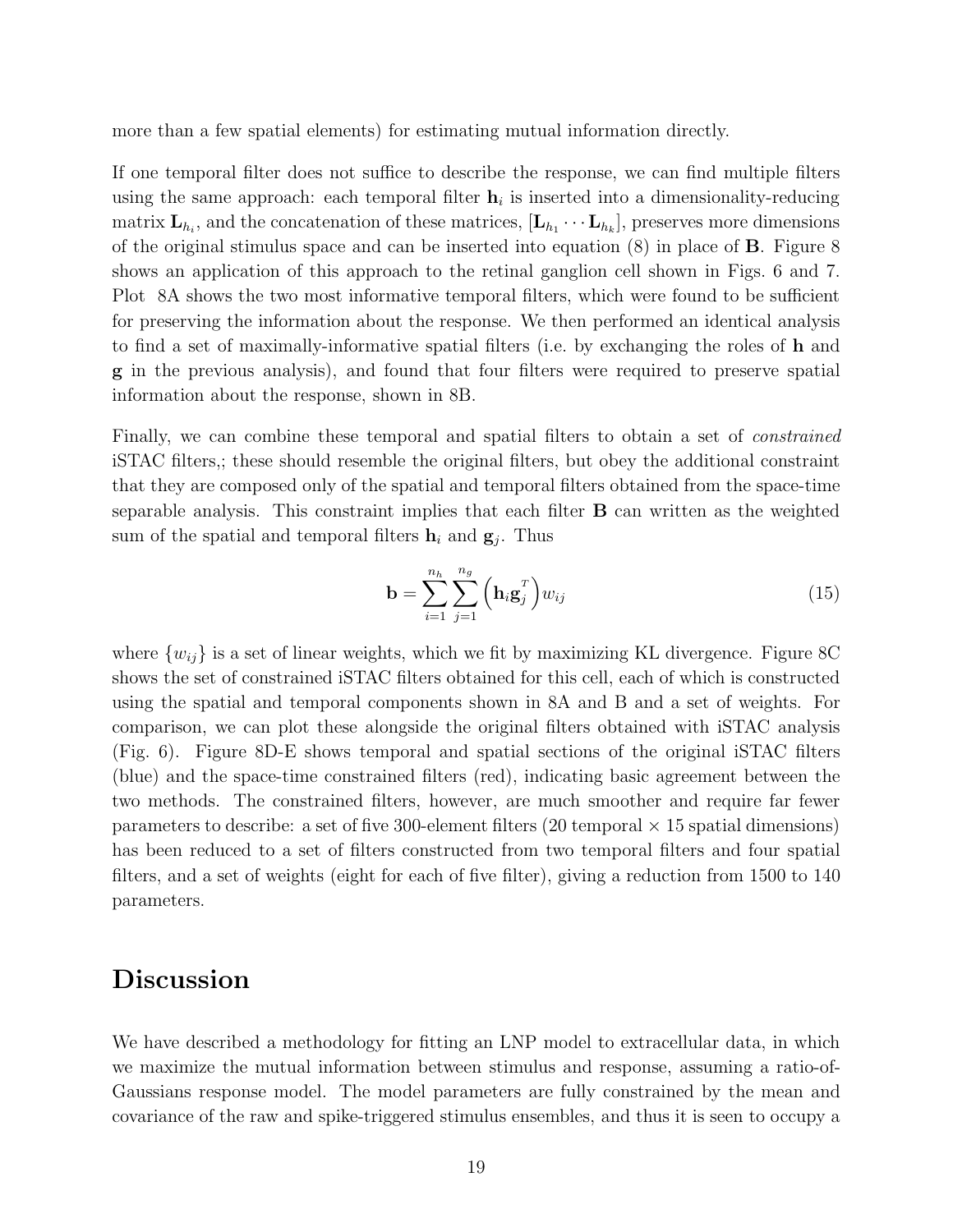middle ground between STA/STC and information maximization methods for dimensionality reduction, while providing some advantages over each. In addition, our method provides a default model, in the form of a ratio-of-Gaussians, for the nonlinearity that maps linear responses to firing rates.

As with STA/STC analysis, the restriction to a model that is characterized by first and second moments is what guarantees tractability of the fitting procedure. But this also means that the method is blind to variations that manifest themselves only in higher-order moments. It should be possible to augment the method to include higher-order moments, but these will necessarily increase the data required for accurate estimation, and are also likely to increase the chances of getting stuck in local minima during fitting.

Although we found that the ratio-of-Gaussians model provides a surprisingly good account of data from retinal ganglion cells, it is unlikely to provide an accurate description for all cells. For example, we find that the fits are not nearly as good for V1 responses. But we note that the ratio-of-Gaussians model is not essential to our analysis, and it is easy to envision generalizations in this regard. For example, the ROG model can be raised to an unknown power, allowing the model to fit nonlinearities that accelerate more steeply than those shown in Fig. 7). More generally, one could introduce any parametric nonlinearity to operate on the feature space, as long as the parameter fitting problem is tractable.

### **Acknowledgments**

We thank E. J. Chichilnisky, N. Rust and J. A. Movshon for helpful discussions and for providing us with the physiological data shown in this paper. Thanks also to L. Paninski for helpful comments on the manuscript.

# **A Information Maximization**

iSTAC analysis provides a natural generalization of STA and STC analysis, which we show by proving that iSTAC reduces either to the STA or to STC analysis in the case that either the STC or the STA provides no information about the response. Specifically:

• When the STC is the identity matrix, iSTAC recovers the same subspace as STA. The proof is simple: if spike-triggered covariance  $\Lambda$  is the identity matrix, then the first two terms in eq. (8) are constant, and we obtain maximal KL divergence by taking **B** as a unit vector proportional to  $\mu$ , the STA. Note that in this case, all information is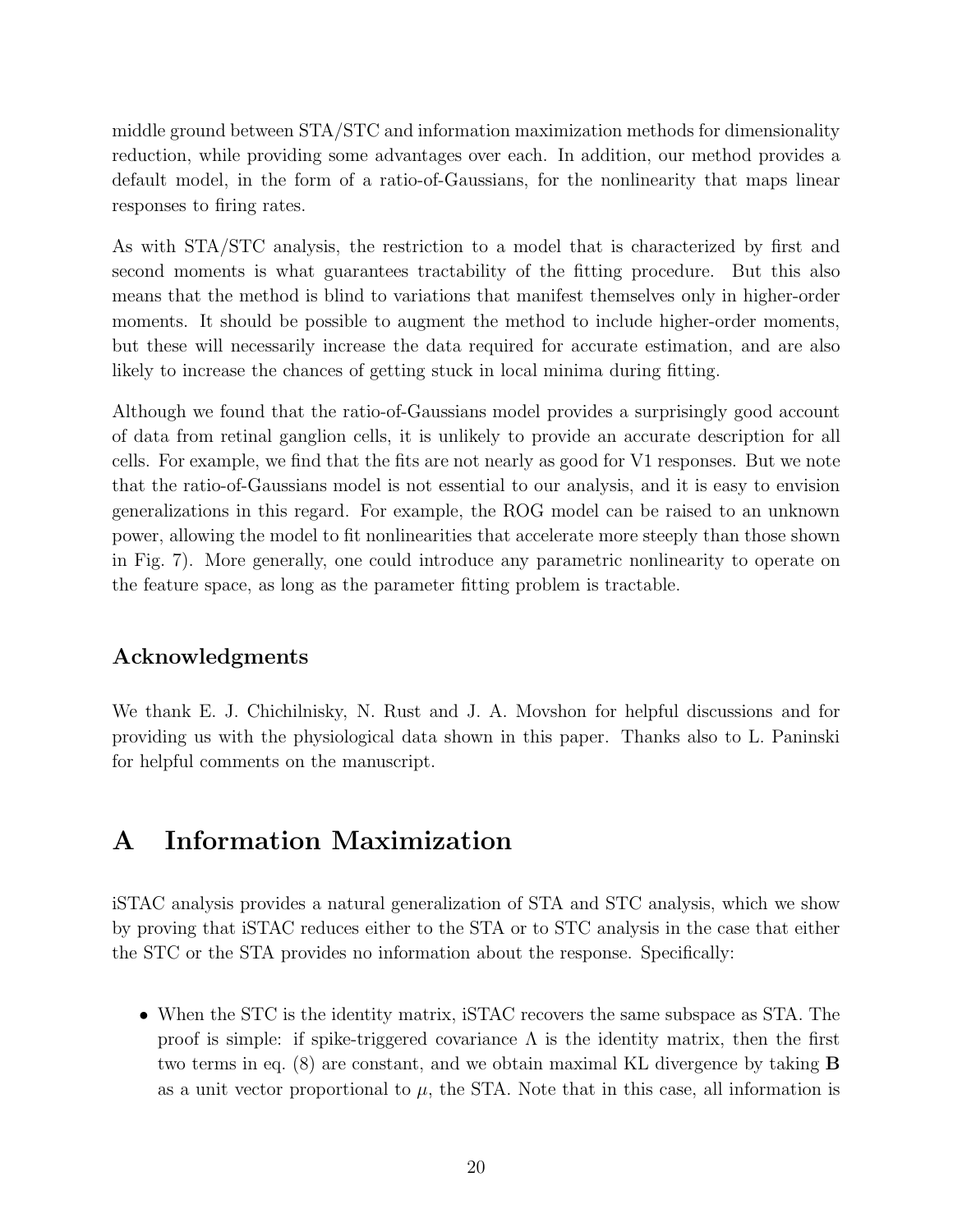captured by this 1D subspace, so there is no advantage to using a higher-dimensional feature space.

• When the STA is zero, iSTAC recovers the same subspace as the significant eigenvectors of the STC. To prove this, Let  $\mathbf{A} = \mathbf{B}^T \Lambda \mathbf{B}$ , and the KL divergence reduces to  $\text{Tr}[\mathbf{A}]$  –  $log|A|$  plus a constant. Note that the first term of this expression is the sum of the eigenvalues of  $\bf{A}$ , and the second is the negative sum of the log eigenvalues of **A**. These eigenvalues, in turn, represent the variance of the STE along each major axis preserved by the basis **B**. If we diagonalize  $\Lambda$  using its eigenvectors, it is easy to show the function is maximized by setting **B** to contain the eigenvectors of the Λ for which the corresponding eigenvalues <sup>σ</sup>*i* are greater than or less than 1. The information contributed by each eigenvector is equal to  $\sigma_i - \log(\sigma_i) - 1$ , which is the function plotted in figure 2B, and monotonically increases as  $\sigma_i$  moves away from a value of one. This means that extrema (high or low eigenvalues) of the STC will also be maxima in the iSTAC analysis, and thus, the iSTAC basis will be the same as the STC basis. Moreover, if we wish to preserve only  $j$  axes of the stimulus space, the most informative j-dimensional subspace is generated by the eigenvectors whose corresponding eigenvalues  $\sigma_i$  give the *j* largest values of  $\sigma_i - \log(\sigma_i)$ .

When both the STA and STC contain meaningful information about the neural response, as occurred in all real and simulated examples presented here, we desire a basis that maximizes the full objective function of eq. (8). The objective function can be rewritten simply as:

$$
f(\mathbf{B}) = \text{Tr}[\mathbf{B}^T(\Lambda + \mu \mu^T)\mathbf{B}] - \log|\mathbf{B}^T \Lambda \mathbf{B}|.
$$
 (16)

Note that the first term is the sum of the eigenvalues of  $(\Lambda + \mu \mu)$  and second term is the sum of the log eigenvalues of  $\Lambda$  within the subspace preserved by **B**. A simple intuition (verified by hand inspection in low-dimensions) suggests that this objective function has only n local maxima and/or saddle points on the unit hyper-sphere, which are intermediate between the eigenvectors of  $(\Lambda + \mu \mu^{\dagger})$  and  $\Lambda$ .

For numerical optimization, we also made use of the analytic gradient of the objective function, which is given by

$$
\frac{\partial f}{\partial \mathbf{B}} = 2(\Lambda + \mu \mu^{T} - \Lambda \mathbf{B} \mathbf{B}^{T} \Lambda^{-1}) \mathbf{B}.
$$
 (17)

We performed the optimization by growing **B** incrementally, starting with the maximally informative 1-dimensional basis and adding columns so that KL divergence is maximized for each dimensionality. The optimal k-dimensional basis spans the  $k-1$  dimensional basis provided by the previous step of the algorithm, so it is possible to think of the optimal basis as consisting of the first k vectors from a fixed, ordered set (as shown in Figs. 5, 6 and 8). To ensure that the optimization converges to the true global optimum at each step, we use several initialization points, selected from a set of the significant eigenvectors of  $\Lambda$  and  $(\Lambda + \mu \mu^{T}).$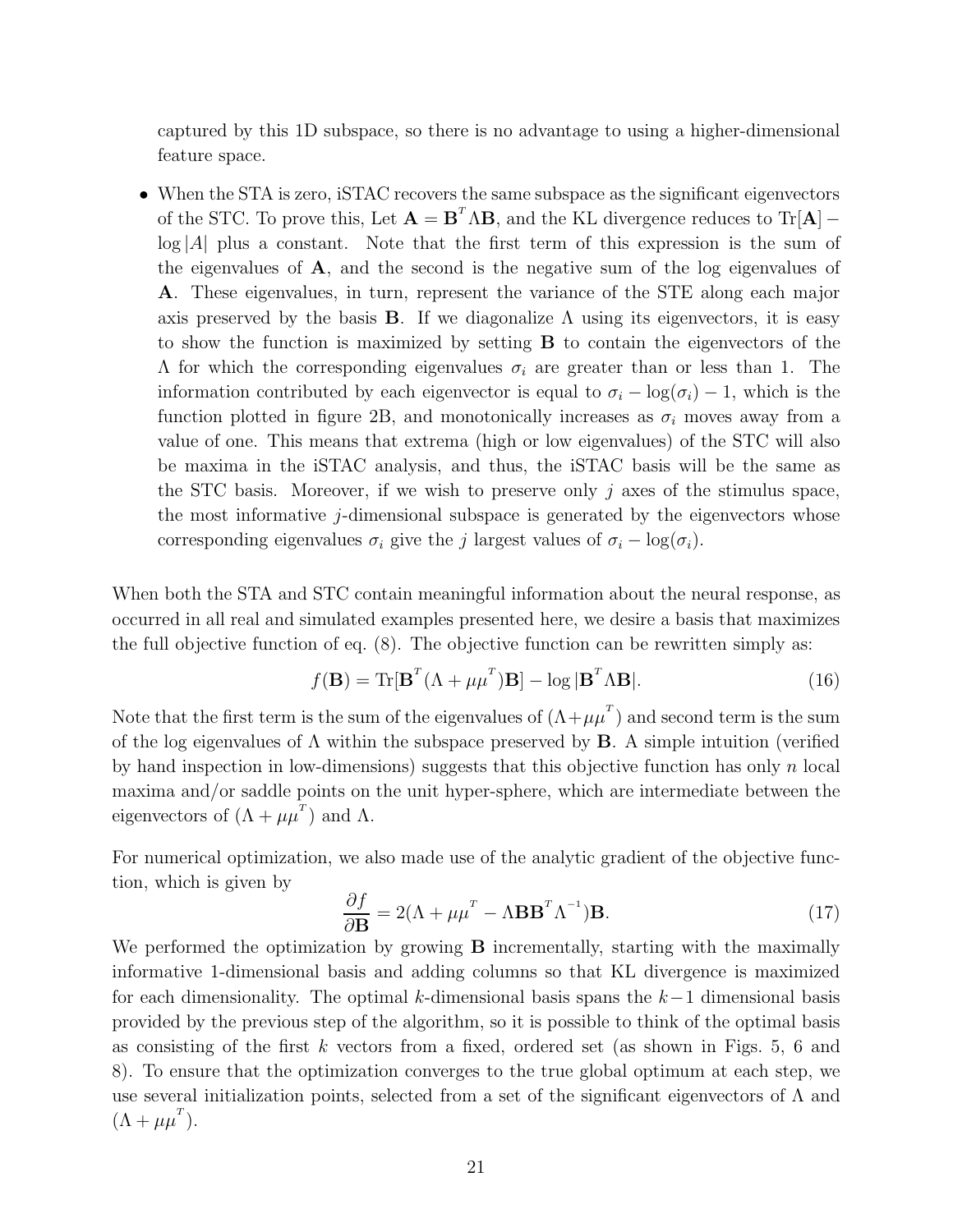To determine the number of significant subspace dimensions, we performed a nested bootstrap test, analogous to that described for STC analysis in (Schwartz et al., 2002; Simoncelli et al., 2004; Rust et al., 2005). The test at step k examines whether the incremental information that arises from increasing dimensionality from  $k-1$  to k is significantly above that expected from random sampling. To quantify the latter, we performed 1000 bootstrap resamplings of the STE by randomly time-shifting the spike train relative to the stimulus (removing stimulus dependence of the response, but preserving spike train statistics), and computed the STA and STC of the shifted samples. We then computed the KL divergence of the most-informative k-dimensional subspace, while setting the mean and covariance in the first  $k - 1$  dimensions to be that given by the true STA and STC. We use these 1000 estimates to generate an empirical distribution of the incremental information provided by the kth dimension, and compute a 95% confidence level (gray line plotted in figures 5and 6). If the incremental information computed from the actual data fails to surpass this significance level, we conclude that the neural response is captured by the first  $k - 1$  dimensions. Otherwise, we proceed by repeating the whole test for  $k+1$  dimensions.

### **B Relationship to Maximum Likelihood**

It is interesting to note that maximizing KL divergence between Q and P is asymptotically equivalent to finding the ROG model parameters that maximize the likelihood of the spike train given the stimuli. We assume spikes are generated according to an inhomogeneous Poisson process, and thus the likelihood of observing k spikes for a stimulus x is given by

$$
p(k|x) = \frac{1}{k!}r(x)^k e^{-r(x)},
$$
\n(18)

where  $r(x)$  is the instantaneous firing rate. The average log-likelihood of set of spike data  ${k_i, x_i}$ , for  $i \in [1, N]$  is given by

$$
L({k_i, x_i}) = \frac{1}{N} \sum_{i} [k_i \log r(x_i) - r(x_i)] + c,
$$
\n(19)

where c is a constant that does not depend on  $r(x)$ .

We assume that the spike rate is determined by the ratio of Gaussians:

$$
r(x) = \alpha \frac{Q(x)}{P(x)}.\t(20)
$$

We substitute this into eq.  $(19)$ , and take the limit as the amount of data goes to infinity:

$$
L_N \longrightarrow \int Q(x) \log \frac{Q(x)}{P(x)} dx - \int P(x) \frac{Q(x)}{P(x)} dx \tag{21}
$$

$$
= D(Q, P) - 1 \tag{22}
$$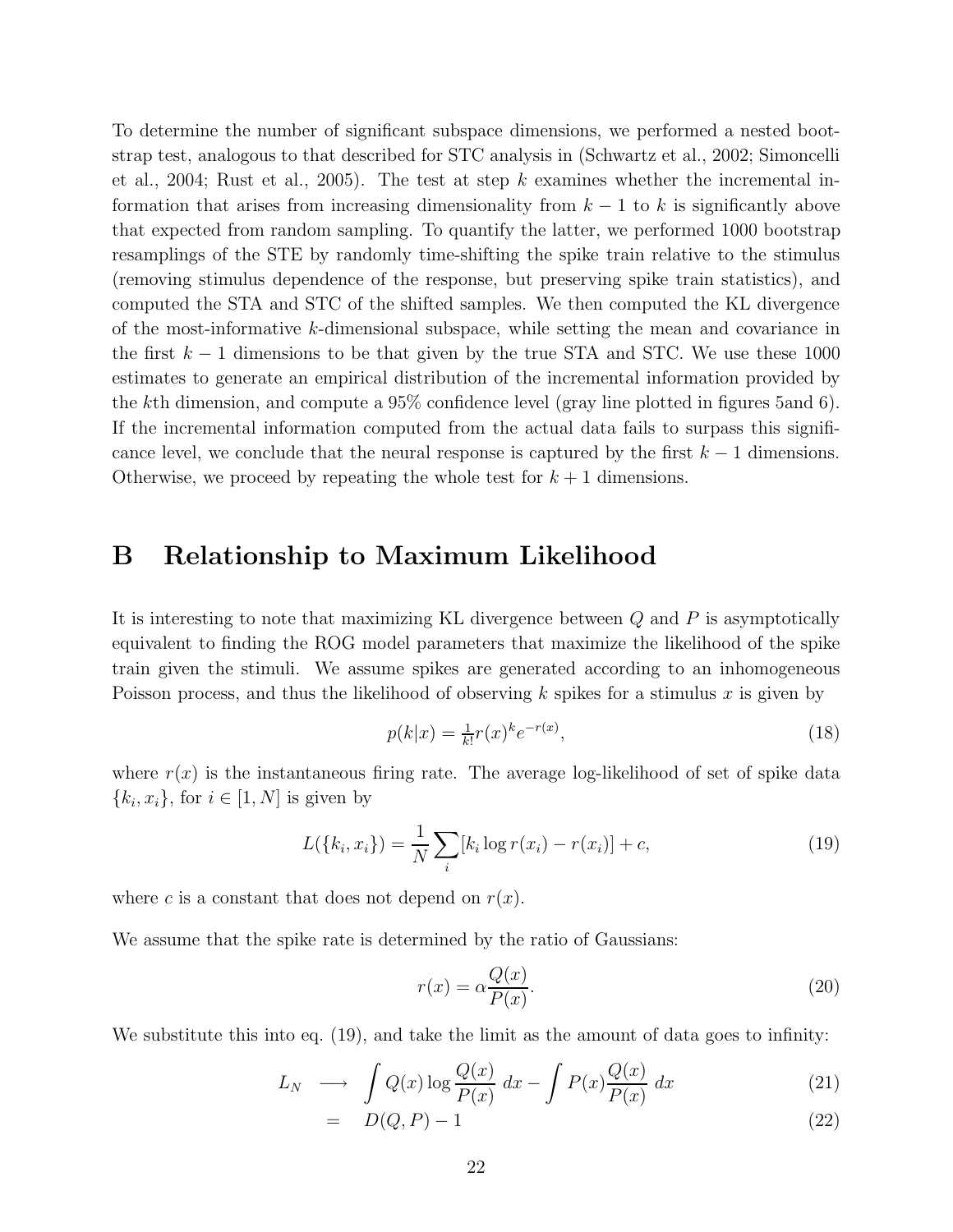Therefore, any parameter of Q and P that maximizes KL divergence will also (in the limit of large data) maximize the Poisson likelihood of the data under the model.

One corollary of this result is that STC analysis is asymptotically optimal (i.e. equivalent to ML) when the response function  $r(x)$  is a ratio of two zero-mean Gaussians. This follows from the conjunction of the second point in the previous section (equivalence of STC and iSTAC when the expected mean of the STE is zero), and the optimality of iSTAC under a ratio-of-Gaussians model. The corollary that the STA is asymptotically optimal when  $r(x)$  is exponential has been shown previously (Paninski, 2004), but can be derived similarly from the fact that the ratio of two Gaussians with identical covariance but shifted means is exponential.

Although it is not optimal for other nonlinearities, iSTAC analysis is both unbiased and consistent whenever the raw stimulus distribution is Gaussian, and the nonlinearity affects the mean and/or variance of the STE. This follows directly from the unbiasedness and consistency of the STA and STC eigenvectors under the same conditions, which has been shown previously (Bussgang, 1952; Paninski, 2003; Bialek & de Ruyter van Steveninck, 2005). If we have an LNP neuron with a set of linearly independent filters, and a nonlinearity that affects mean and/or variance along each axis of the subspace spanned by these filters, then the expected STA and STC eigenvectors span the same space (unbiasedness) and converge asymptotically to this subspace (consistency). Unbiasedness and consistency of iSTAC analysis results from the fact that the expected and asymptotic KL divergence along axes outside this subspace is zero, meaning that the expected and asymptotic maximizer of equation (8) is indeed the correct subspace.

### **References**

- Aguera y Arcas, B., & Fairhall, A. L. (2003). What causes a neuron to spike? *Neural Computation*, *15* (8), 1789–1807.
- Aguera y Arcas, B., Fairhall, A. L., & Bialek, W. (2003). Computation in a single neuron: Hodgkin and huxley revisited. *Neural Computation*, *15* (8), 1715–1749.
- Bialek, W., & de Ruyter van Steveninck, R. (2005). *Features and dimensions: Motion estimation in fly vision.* arXiv:q-bio.NC/0505003.
- Bialek, W., Rieke, F., de Ruyter van Steveninck, R., & Warland, D. (1991). Reading a neural code. *Science*, *252*, 1854–1857.
- Brenner, N., Bialek, W., & de Ruyter van Steveninck, R. (2000). Adaptive rescaling optimizes information transmission. *Neuron*, *26*, 695–702.
- Bussgang, J. (1952). Crosscorrelation functions of amplitude-distorted gaussian signals. *RLE Technical Reports*, *216*.